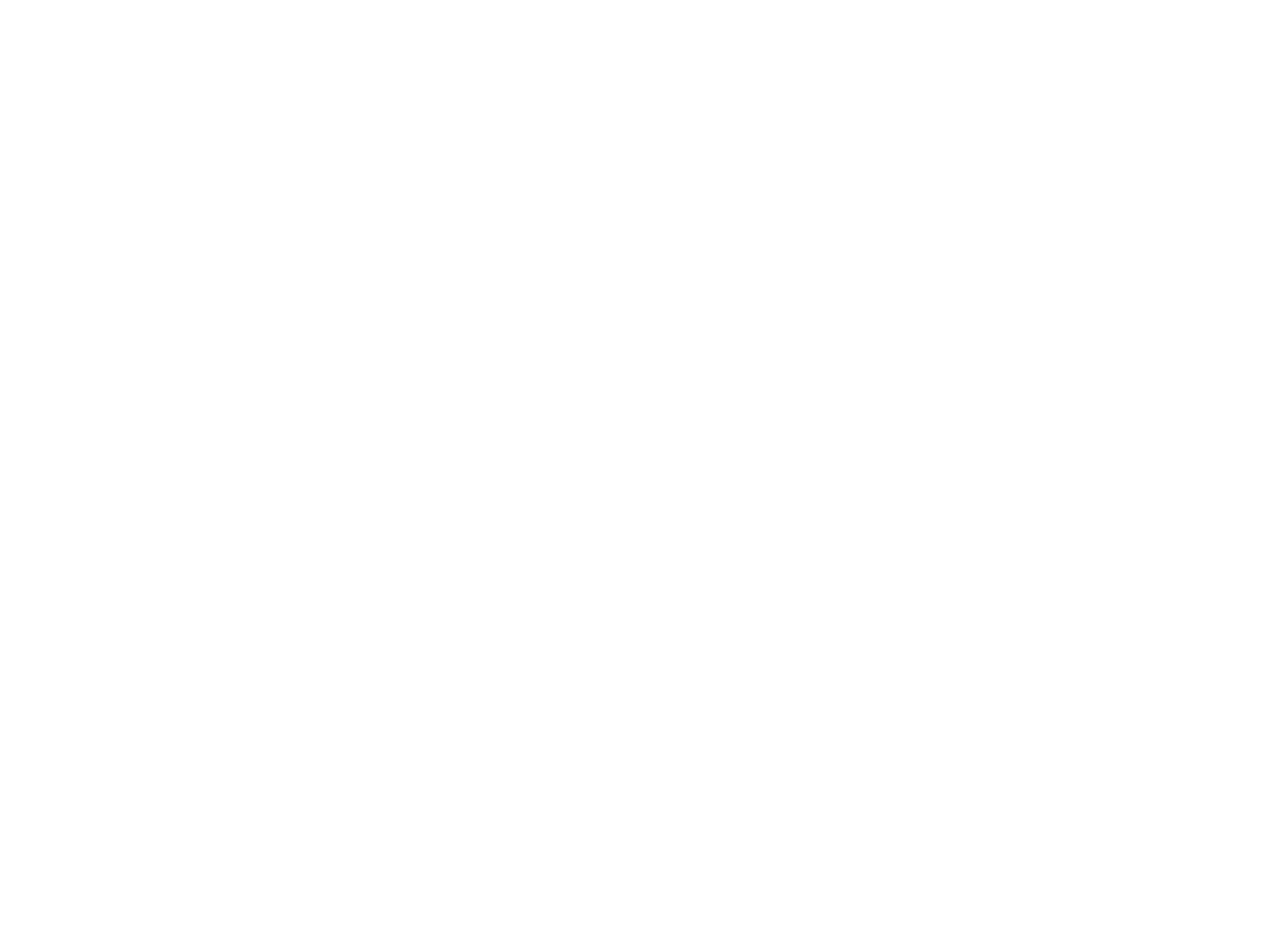#### $COUNCIL_{\text{on}}$ **FOREIGN RELATIONS**

**Center for Preventive Action**

*Discussion Paper Series on Managing Global Disorder No. 7 November 2021*

# Major Power Rivalry and the Management of Global Threats

Bruce Jones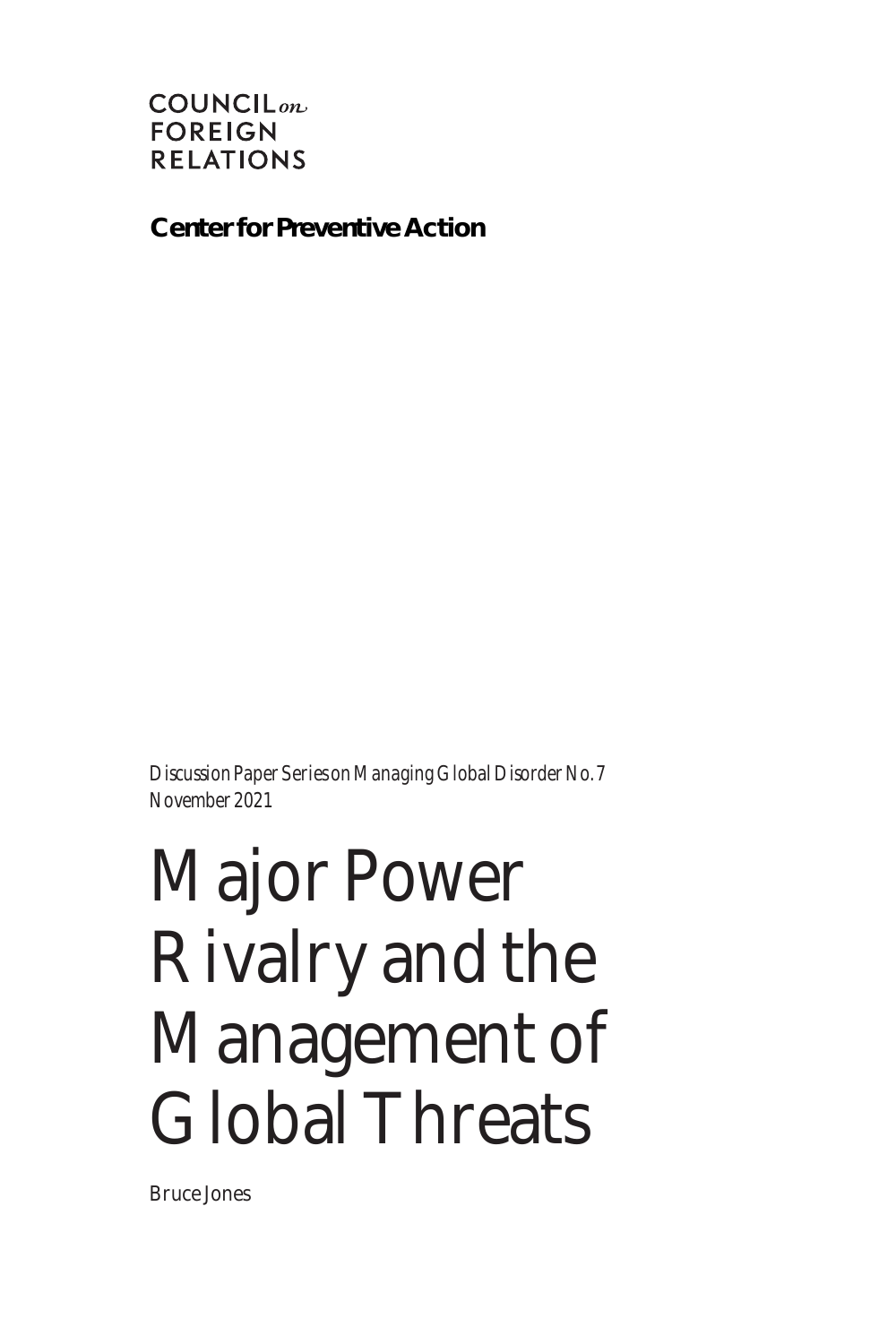The Council on Foreign Relations (CFR) is an independent, nonpartisan membership organization, think tank, and publisher dedicated to being a resource for its members, government o cials, business executives, journalists, educators and students, civic and religious leaders, and other interested citizens in order to help them better understand the world and the foreign policy choices facing the United States and other countries. Founded in 1921, CFR carries out its mission by maintaining a diverse membership, including special programs to promote interest and develop expertise in the next generation of foreign policy leaders; convening meetings at its headquarters in New York and in Washington, DC, and other cities where senior government o cials, members of Congress, global leaders, and prominent thinkers come together with CFR members to discuss and debate major international issues; supporting a Studies Program that fosters independent research, enabling CFR scholars to produce articles, reports, and books and hold roundtables that analyze foreign policy issues and make concrete policy recommendations; publishing *Foreign A airs*, the preeminent journal of international a airs and U.S. foreign policy; sponsoring Independent Task Forces that produce reports with both findings and policy prescriptions on the most important foreign policy topics; and providing up-todate information and analysis about world events and American foreign policy on its website, CFR.org.

**The Council on Foreign Relations takes no institutional positions on policy issues and has no affiliation with the U.S. government. All views expressed in its publications and on its website are the sole responsibility of the author or authors.**

For further information about CFR or this paper, please write to the Council on Foreign Relations, 58 East 68th Street, New York, NY 10065, or call Communications at 212.434.9888. Visit CFR's website, CFR.org.

Copyright © 2021 by the Council on Foreign Relations®, Inc. All rights reserved.

This paper may not be reproduced in whole or in part, in any form beyond the reproduction permitted by Sections 107 and 108 of the U.S. Copyright Law Act (17 U.S.C. Sections 107 and 108) and excerpts by reviewers for the public press, without express written permission from the Council on Foreign Relations.

*This Discussion Paper was made possible by a grant from the Carnegie Corporation of New York. The statements made and views expressed are solely the responsibility of the author.*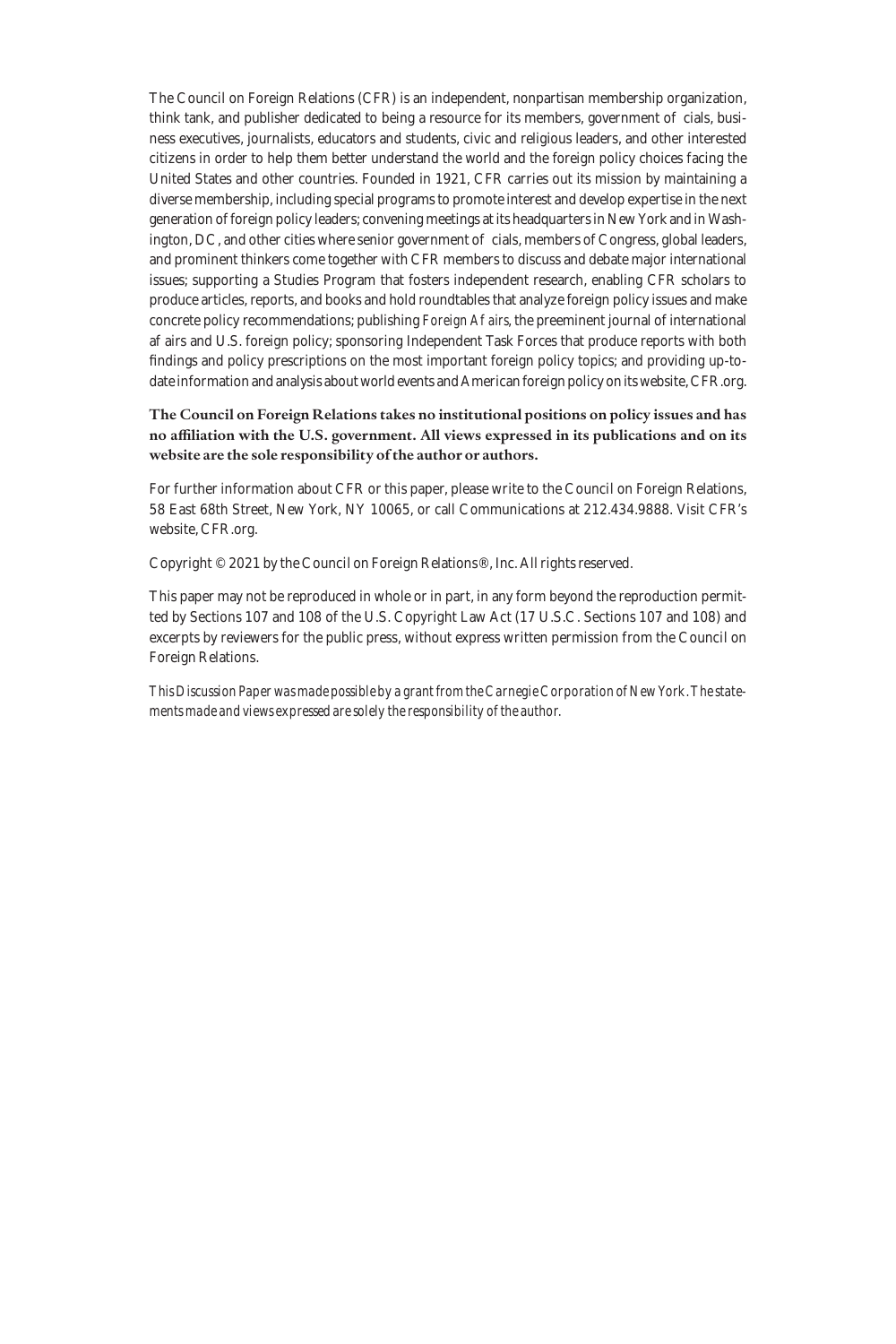## *CONTENTS*

- Introduction
- Major Power Cooperation on Global Problems: Evolving Dynamics
- Managing Global Issues Under Conditions of Rivalry
- Recommendations
- Conclusion
- *Endnotes*
- *Acknowledgments*
- *About the Author*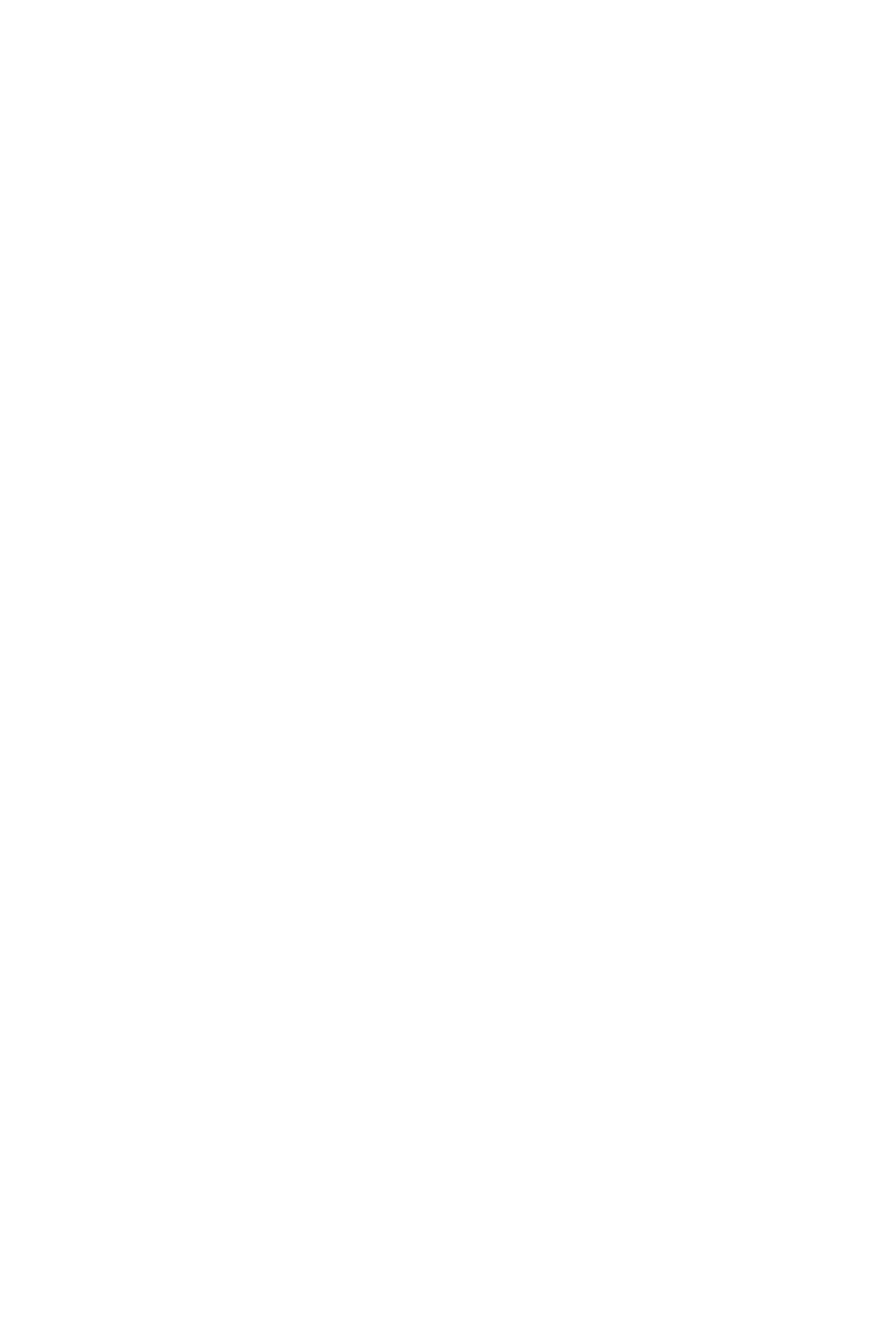# *INTRODUCTION*

Before the COVID-19 crisis wreaked its havoc, there were good reasons to extrapolate from what had happened in earlier global crises that the major powers—the United States, China, India, Japan, Russia, and the leading European states—would put aside their growing geopolitical rivalry to manage shared global threats when it truly mattered. Indeed, the necessity of having to work together to tackle these challenges would act to leaven their rivalry and create ballast against otherwise escalating tensions. As the scale of damage from the pandemic and accumulating costs of climate change have become clear, progressive American voices have taken the argument further and argued that cooperation with countries such as China and Russia to tackle shared challenges should displace geopolitical competition altogether.1

These positions assume that cooperation on global issues will endure because of deep common interests, and that tackling shared problems can forge a degree of trust among rivals. They also assume that domestic politics in the United States and Europe can sustain a strategy that incorporates cooperation with China and Russia, even though public opinion increasingly views both countries—whose leaders continue to tighten their internal controls and expand their international ambitions—with concern.

At the other end of the spectrum, what could be called the "double tragedy" is an increasing cause of concern: the tragedy of great power politics—the way tensions and competition arise even when the basic structure of interests need not dictate that they do so—could impede e orts to make serious progress on climate change or prevent the next financial crisis or pandemic.<sup>2</sup> This credible prospect demands hard thinking about how to structure negotiations on global issues during periods of sustained distrust.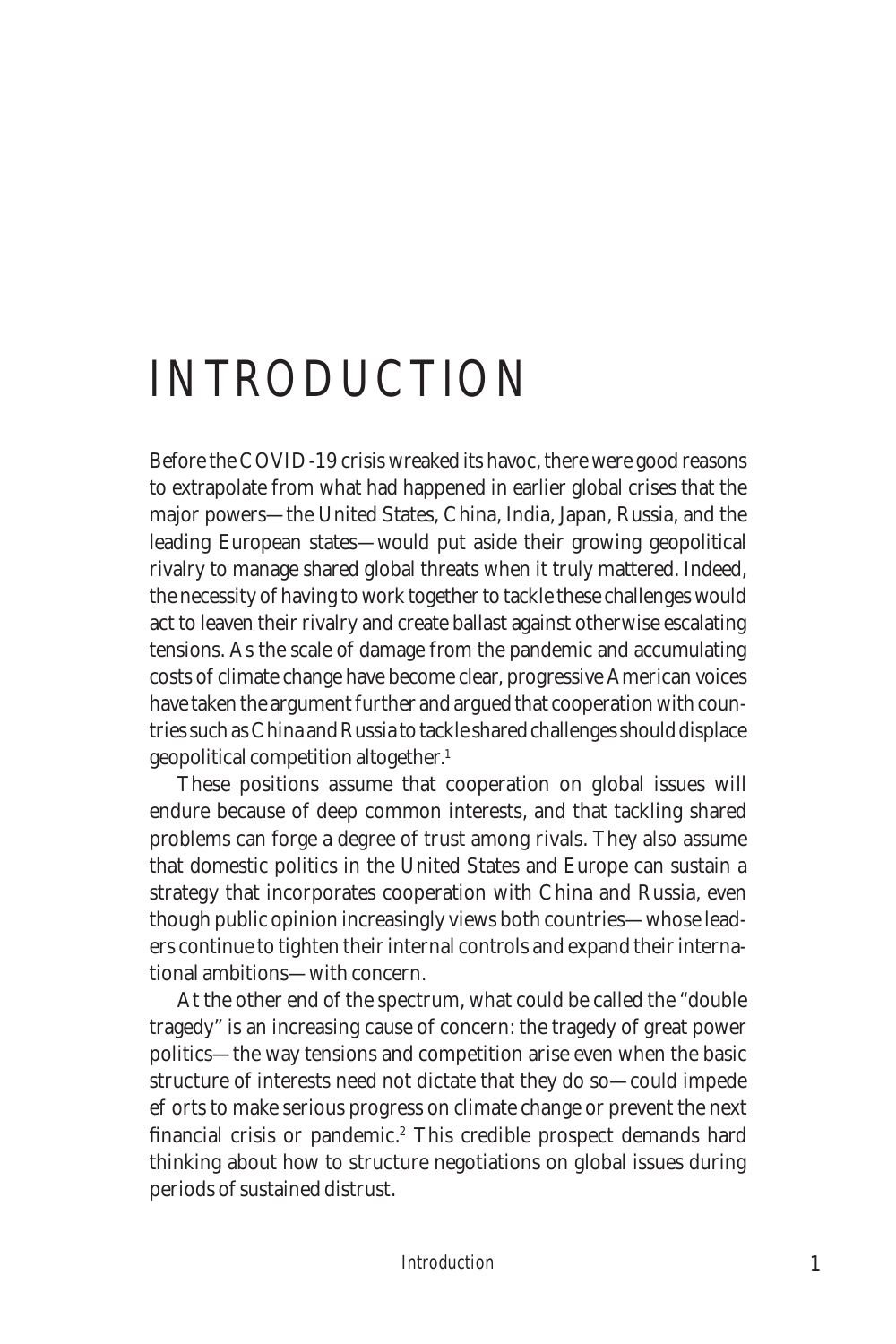Unfortunately, the history of cooperation among great powers on global issues and the structure of interests in those issues themselves does not suggest that working together on global issues will, in any meaningful way, lessen tensions among them. Furthermore, the structure of interests across the global issues of financial crises, climate change, and infectious disease suggests that only in extremis are interests closely aligned. As the COVID-19 crisis has shown, even shared global exposure to a pandemic disease did not generate e ective collective action but rather narrow sovereignty competition among the top powers and short-sighted nationalism. The reality of divergent interests is even more pronounced when looking at transnational threats such as terrorism and nuclear proliferation. In abstract terms, all the powers oppose nonstate terrorism and nuclear proliferation; in practice, their actual policy responses are closely linked to the underlying territorial and security dynamics at play in specific cases.

All this suggests that global issues should not be thought of in terms of cooperation at all—at least, not as that term is commonly used to connote trust or a measure of comity. Such approaches seem likely to fail both in domestic political terms and, because they underestimate the degree of divergent interests in the issues and policies under negotiation, among great powers. Rather, global issues should be approached with a recognition of the reality of *distinct* (though occasionally overlapping) interests. They should thus be viewed as matters for collective negotiation in which *distrust* is the baseline condition—leveraging a critical variable in policy outcomes—and independent *verification* of commitments a necessary complement to agreement. In these ways, policymaking on global issues in the contemporary international order should draw less from the experience of forging instruments for collective action in the post–Cold War period—a time of broad comity in great and major power relations—and more from the psychology of negotiating arms control agreements during the Cold War. Working with mistrusted adversaries to avoid disastrous outcomes is not as attractive as a notion of cooperation, but it is a more viable pathway to sustained policy results.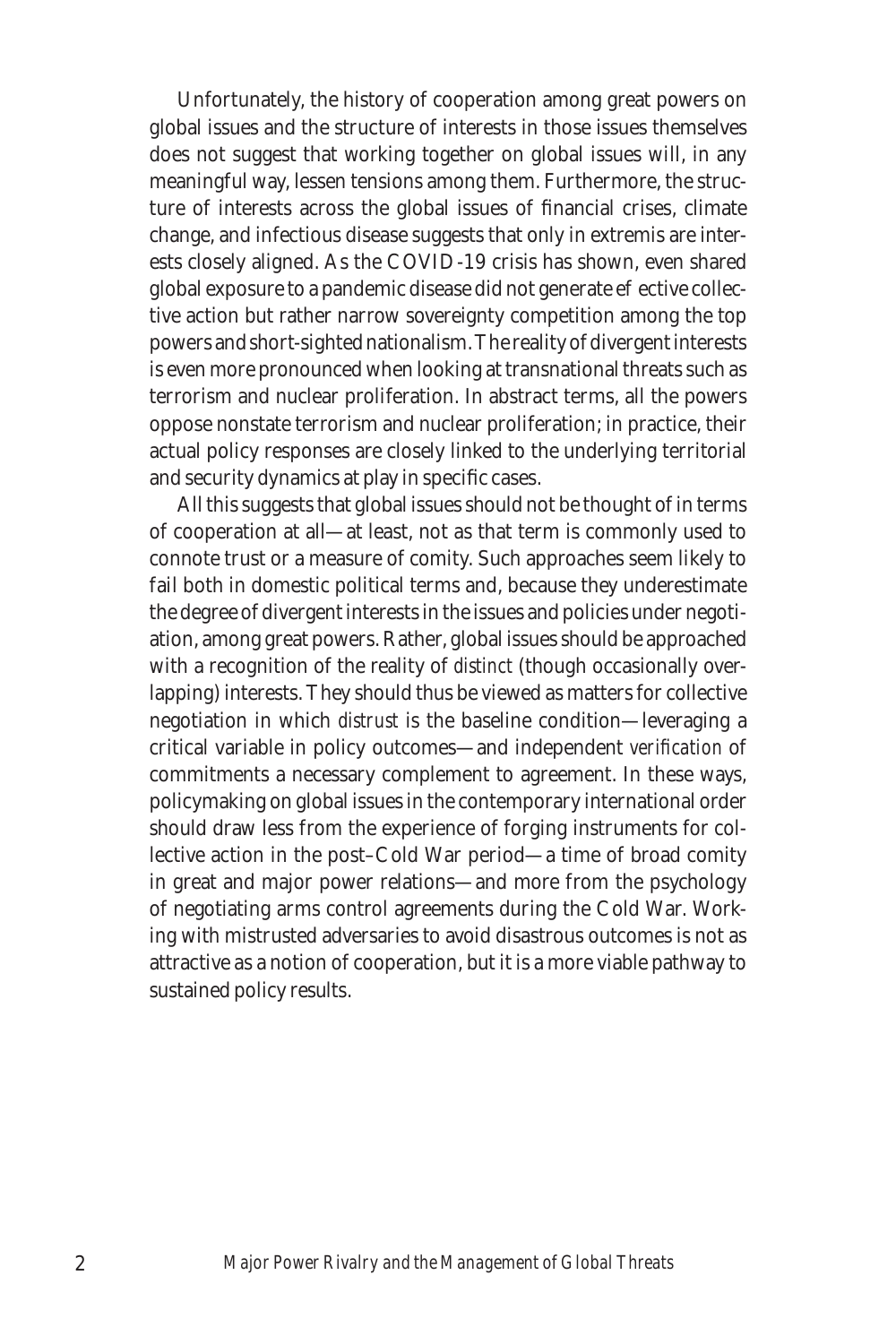## *MAJOR POWER COOPERATION ON GLOBAL PROBLEMS: EVOLVING DYNAMICS*

The terms "global issues" or "global and transnational threats" (what former UN Secretary-General Kofi Annan more eloquently called "problems without passports") are associated with the post–Cold War era, and some aspects of them are unique to this period. It was only toward the end of the 1980s, as the Cold War was winding down, that climate change emerged as a major public policy concern, and only in the 1990s, when Asia's economy became integrated with the West's, that a genuinely global financial crisis resonated around the world. The lessons from major power cooperation on these issues are therefore  $limited$  in time, but nonetheless oer certain insights. In two domains infectious diseases and the proliferation of nuclear weapons—there exist earlier examples of collaboration among the world's top, competing powers, as well as early lessons from the limits of that cooperation. One of the earliest examples came in an area highly relevant to today's dynamics—combating infectious diseases.

#### *INFECTIOUS DISEASE*

At the height of the COVID-19 crisis, some within the Washington policy establishment argued that the issue was so severe that it should take precedence over competition with Beijing—that both powers should lay down arms, so to speak, to collaborate on the shared objective of stopping the pandemic. The aspiration was short-lived, but it was not naive. It was informed by the memory of collaboration between the United States and the Soviet Union to tackle infectious viruses at the height of the Cold War.3

At that time, the United States and the Soviet Union were locked in competition with each other in multiple domains, including numerous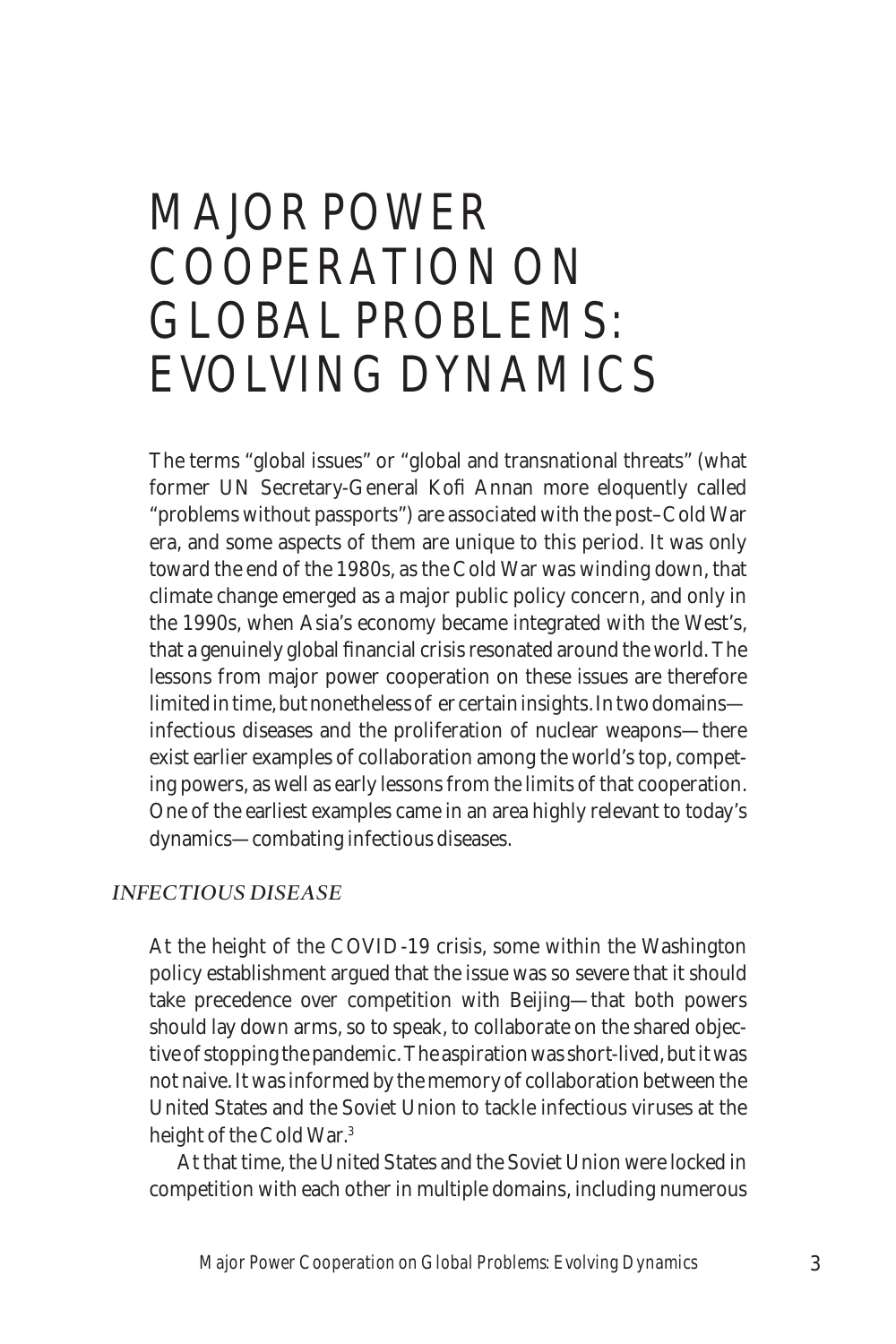proxy wars. Despite this, American and Soviet scientists, with the support and facilitation of their respective governments, conducted years of "vaccine diplomacy" that was crucial to the eradication of smallpox and the huge progress made during that period in eradicating polio. Millions of lives were saved in the process.

U.S.-Soviet e orts to combat polio began during a particularly intense period of the early Cold War, only a few years after Moscow developed its own nuclear weapons and as both superpowers took part in the space race. In the 1950s, the United States was still in the depths of a "red scare" over the Soviet Union's geopolitical might and reputed growing technological prowess. It was also experiencing the widespread e ects of endemic polio.<sup>4</sup> In the Soviet Union, meanwhile, fear of the rapidly spreading virus prompted its political leadership to set aside deep suspicion of the United States and request permission to send a team of scientists to the United States. In 1956, the State Department and the Soviet Foreign Ministry arranged for U.S. virologist Albert Sabin and Soviet virologists Mikhail Chumakov and Anatoli Smorodintsev to jointly work on scaling up Sabin's new polio vaccine for testing on millions of Soviet citizens.<sup>5</sup> Sabin, a professor at the University of Cincinnati, had developed a polio vaccine with lifelong immunity that was also easier to administer than its predecessor, the Salk vaccine. But because of how widely the Salk vaccine had already been administered in the United States, Sabin did not have access to a large enough pool of uninoculated participants to collect su cient data on the new vaccine's e cacy and safety.<sup>6</sup> Two years after the first meeting of Sabin and his Soviet counterparts took place, the United States began delivering his polio vaccines to the Soviet Union. Following tests on millions of Soviet citizens, the World Health Organization (WHO) a rmed the vaccine's safety, paving the way for its use virtually everywhere in the world and contributing substantially to the near eradication of the disease.<sup>7</sup>

This concerted e ort to eradicate polio opened an era of health science exchanges between the superpowers. The Soviet Union, which had left the WHO in 1950, rejoined the organization and began to conduct exchanges with the United States focused on heart disease and cancer.8 Within the WHO, the two cooperated on e orts to eradicate malaria.<sup>9</sup> Then in the 1960s, only a few years after the Cuban Missile Crisis brought the two superpowers closer to nuclear war than at any point before or since, the Centers for Disease Control (CDC) and its Soviet counterpart cooperated to distribute smallpox vaccinations via the WHO. Smallpox had run rampant across the globe for millennia—it wiped out the Aztecs, killed Czar Peter II of Russia and Queen Mary of England, and accounted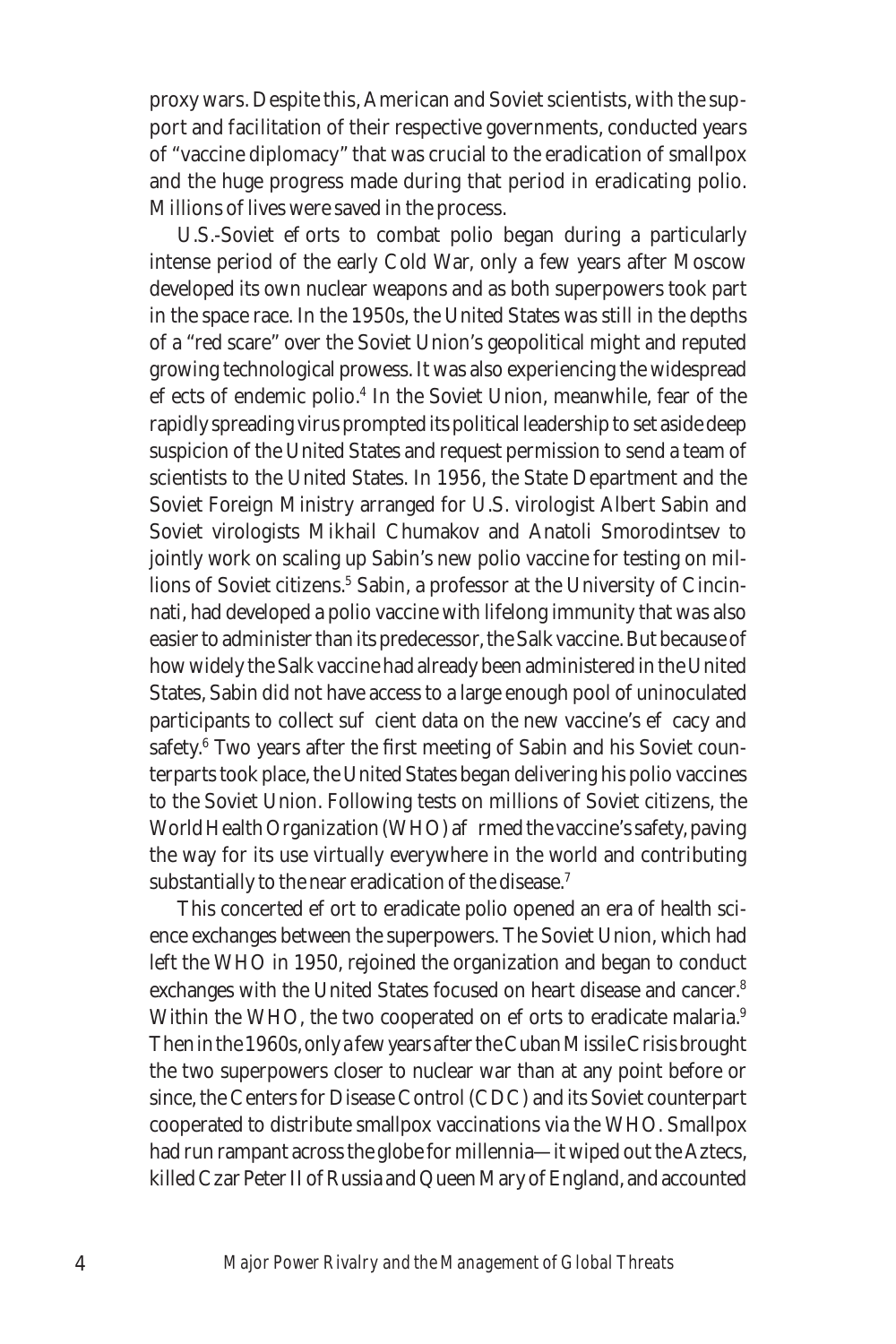for perhaps three hundred million deaths in the twentieth century alone.10 Within fifteen years of the launch of U.S.-Soviet-WHO cooperation, it had been all but eradicated from the globe.<sup>11</sup>

U.S.-Soviet cooperation set a pattern of widespread international collaboration in response to infectious disease, usually working through the WHO.12 International collaboration met the Avian Flu outbreak of 1997 and the first major Ebola outbreak in Central Africa in the 1990s. The 2014–16 Ebola outbreak in West Africa occurred at a moment of mounting tension among the West and the BRICS (Brazil, Russia, India, China, and South Africa) yet saw more than one hundred countries cosponsor a U.S. resolution providing UN General Assembly authorization for U.S. troops to be deployed to West Africa to lead the Ebola response.<sup>13</sup>

This pattern had one important—and in hindsight, revealing interruption. The Severe Acute Respiratory Syndrome (SARS) outbreak of 2002–03 saw nationalist sentiment cloud the early response. Because the outbreak had its origins in China, Beijing was distrustful of international cooperation in response and fought references to the Chinese origins of SARS whenever it could.14 It was an early indication that the Cold War and post–Cold War experience of collaborating to combat infectious diseases might not hold—especially when the outbreak in question occurred *inside* China, thereby becoming an issue of internal sovereignty.

#### *NUCLEAR PROLIFERATION*

It was roughly in the same period of U.S.-Soviet collaboration on infectious diseases that the two also began to work together on preventing nuclear proliferation. During the John F. Kennedy administration, Washington and Moscow coordinated (after much tense pre-negotiation) the adoption of the Nuclear Nonproliferation Treaty at the United Nations and the establishment of the International Atomic Energy Agency (IAEA). The simple logic was that neither superpower wanted nuclear weapons in the hands of anyone other than their closest allies. Designating responsibility for monitoring the issue to an international institution allowed both Washington and Moscow to partake in diplomacy on proliferation without one necessarily needing to follow the other's lead or be seen as collaborating too closely.

As the Cold War and the immediate salience of nuclear weapons receded, cooperation on counter-proliferation deepened. Under the Nunn-Lugar program, the United States and Russia cooperated on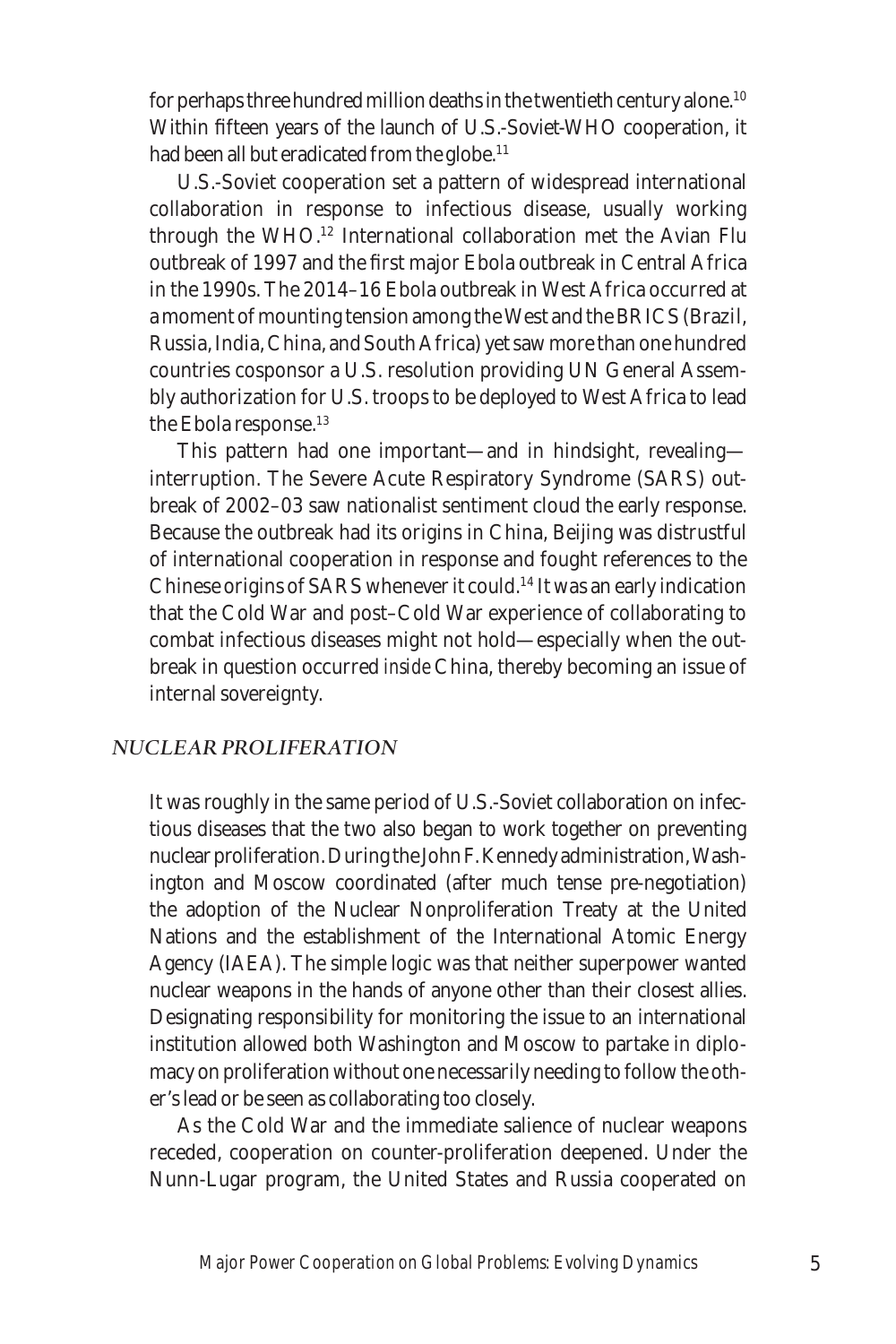getting control of the post-Soviet nuclear stockpile. Moscow acceded to Washington's suggestion to work through the Organization for Security and Cooperation in Europe (OSCE) and the IAEA to install nuclear detection devices in major Eastern and Central European border crossings to detect nuclear smuggling. The two countries also actively shared intelligence to help shut down the nuclear smuggling operations of the Abdul Qadeer Khan network.15

But there were just as many instances of *noncooperation* on nuclear issues. The United States and the Soviet Union did not treat India's nuclear weapons program as a common concern or a topic for shared diplomacy, to say nothing of Pakistan's program. The United States has at times been uneasy about Israel's nuclear program, but not to the extent of seeing it as an issue on which it should collaborate with non-allies. North Korea's nuclear program has been an on-again, o again topic of shared diplomacy among the United States, China, Japan, Russia, and South Korea, but over time concern has been more o -again than on-again. When it comes to the proliferation of nuclear weapons by state actors, the world's top powers have repeatedly viewed the issue more through the prism of security competition than of cooperation on a transnational threat.

Both cooperative and rivalrous dynamics have been present in diplomacy by the P5+1—that is, the United States, China, France, Russia, and the United Kingdom (the five permanent members of the UN Security Council) and Germany—on Iran's nuclear program. This e ort included three rounds of sanctions agreed on by the P5, myriad rounds of P5+1 negotiations, support from the European Union (EU) and the IAEA, and ultimately the adoption of the Joint Comprehensive Plan of Action (JCPOA) and UN Security Council Resolution 2231. Throughout, the Western posture diered from that of Beijing and Moscow; but ultimately, both of those capitals agreed to successive Western proposals for sanctions and inspection arrangements. All this was eventually undermined, of course, when the United States under President Donald Trump withdrew from the JCPOA—along the way, adding to a track record of U.S. unreliability on global and transnational issues.

#### *TRANSNATIONAL TERRORISM*

The great powers' e orts to tackle terrorism, which has not always been viewed as an issue of overlapping interests, provide similar mixed lessons. Indeed, during the Cold War, several of the world's most significant terrorist organizations were supported and/or financed by the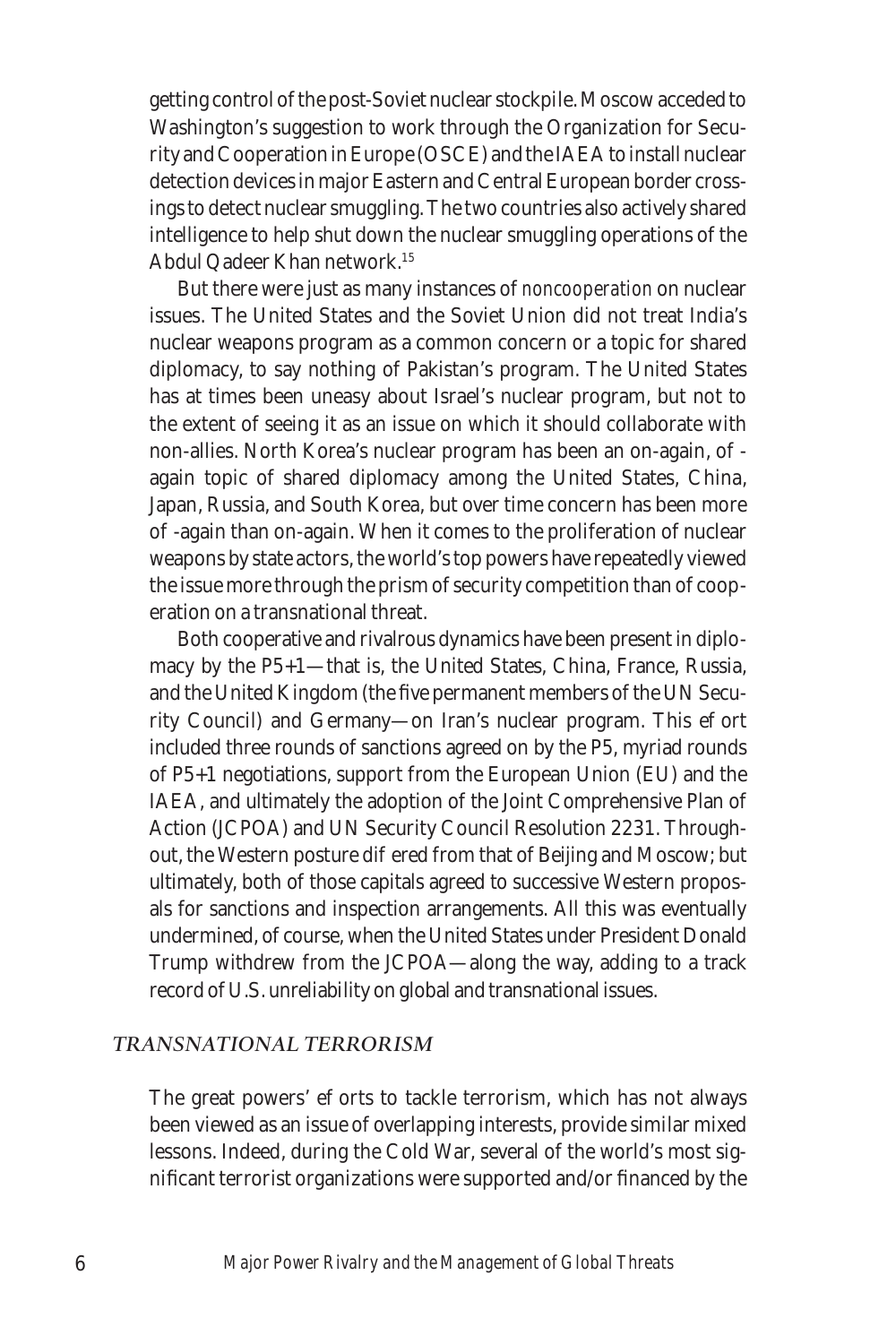Soviet Union and were thus a weapon of geopolitical confrontation. Others, such as the Aum Shinrikyo group, which dispersed Sarin gas in the Tokyo subway in 1995, had limited national reach. But the emergence of transnational radical Islamist organizations that committed acts of terrorism in the post–Cold War era gave rise to a sense that transnational terrorism was a new, shared threat.

That being said, the "shared" threat and the notion of collective response has always been partial. The most significant instance of transnational terrorism—the 9/11 attacks on the United States—occasioned several distinct geopolitical responses. The United States organized direct, if partial, operational cooperation with non-Western states on the war on terrorism, most importantly securing Russian support for U.S. Air Force refueling operations. It also conducted joint U.S.-China intelligence operations against Afghanistan-based Uyghurs. Those and other countries issued diplomatic statements of mutual support for the global campaign against radical Islamist terrorism (along the way lending tacit support to China's anti-Uyghur campaign, now apparently forgotten by many in the West). Simultaneously, geopolitical tensions rose over the expansion of American hard power in Central Asia. The balance between collaboration and tension shifted over time as the virulence of the Islamist threat beyond the West abated, the United States shifted its campaign to Iraq, and the U.S. presence in Central Asia grew and endured.

Although such terrorist threats transcend borders, they are also inextricably bound up in territorial struggles that fall into classical paradigms of international security and great power relations. A transnational threat still exists in the national dimension. The complete collapse of the UN-centered e ort to forge a compromise among the United States, Europe, and Russia on Syria when the self-proclaimed Islamic State was a potent threat there provides a vivid illustration of the fact that the transnational dimension of a problem need not outweigh its national or regional dimension and the resulting geopolitical lens on the response. Indeed, the longer the greater Middle East has been mired in a combination of civil war and terrorism, the more the crises there have come to be seen as occasions for geopolitical competition, rather than as opportunities for collaboration on counterterrorism.

#### *FINANCIAL CRISES*

Great power interaction has a better history in the domain of financial crises. The contemporary lessons are fewer here, of course. During the Cold War, the United States and the Soviet Union operated in distinct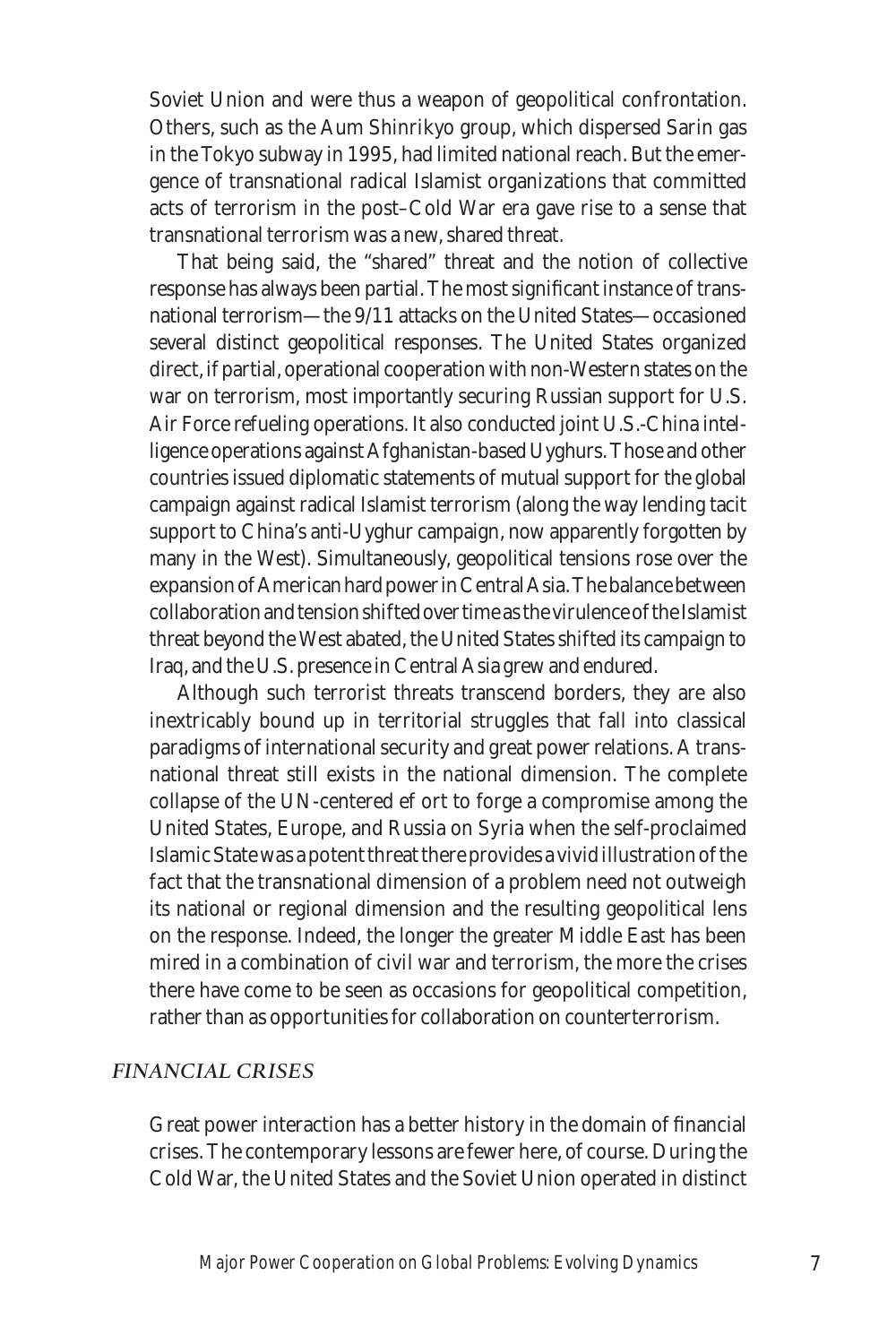economic and financial spheres with limited interaction. In the early part of the post–Cold War period, economic integration between the West and a rising Asia remained limited. But that had changed by the Asian financial crisis in 1997; and by 2008, the global financial crisis revealed that deepening integration had erased any remaining boundaries between the economic systems of the former nonaligned world, the former Soviet world, and the West.16

The response to the global financial crisis probably stands as the most elaborated moment of great power cooperation in response to a global issue yet. As international politics professor Dan Drezner's authoritative account of the moment described it, "the system worked."17

Significantly, this crisis was "made in America," something rarely highlighted in U.S. accounting of the episode. It emerged from Wall Street and was not foreseen or prevented by the Securities and Exchange Commission or any other Washington agency. Those facts were not lost on all other countries a ected by the crisis, which influenced international perceptions of U.S. reliability on global issues.

Origins notwithstanding, the United States was the only economy with the financial muscle to respond at scale, and respond it did—with nearly \$5 trillion in financial facilities made available both within the United States and to its allies, largely through central bank credit swaps.18 Also vital was the adoption of reciprocal non-protectionist commitments, which held for nearly a decade—long enough for the immediate crisis to pass. The immediate response, through the Basel network of central bankers, reinforced perceptions of functional cooperation.19 However, it further revealed that the West could no longer bear the weight of a global economic crisis by itself; the management of global a airs now required sustained interaction with the leading Asian economies, especially China.

As a result, the Group of Twenty  $(G20)$  e ectively displaced the Group of Eight as the world's steering mechanism for economic a airs.<sup>20</sup> Notably, in the first phase of the G20 response, the United States, China, India, Japan, and Saudi Arabia largely agreed on policy proposals, while Canada, Germany, and the United Kingdom—three of the United States' closest allies—opposed the main thrust of stimulus and quantitative easing. At the same time, Russia attempted to use the global financial crisis to break the U.S. dollar as a reserve currency—proposing to China early in the crisis that the two countries coordinate to that e ect.<sup>21</sup> That China slammed the brakes on Russia's dangerous proposition is an important yet underemphasized point in U.S.-China relations. Nonetheless, in spite of competing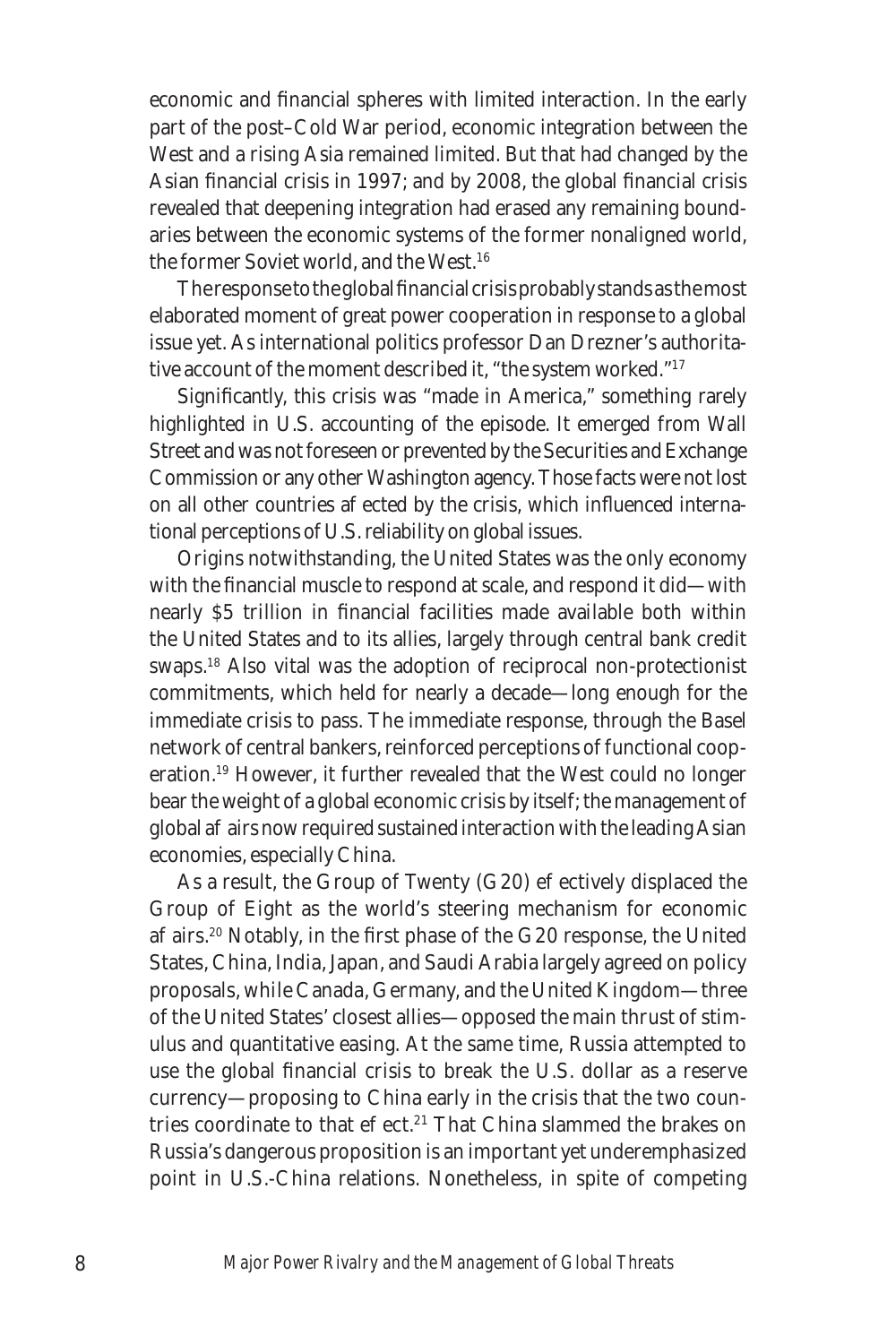global interests, the G20 emerged as the premier international forum in global economic a airs.

#### *COUNTER-TRADE PIRACY*

Trade globalization, like financial globalization, necessitates international cooperation, as evidenced in the operational collaboration among the navies of the United States, China, Europe, India, and Russia to combat transnational piracy. That collaboration extended as far as both the Chinese and Russian navies sailing in coordination with the North Atlantic Treaty Organization (NATO) via the so-called Shared Awareness and Deconfliction (SHADE) mechanism, part of a wider e ort to tackle Somali-based piracy in the Indian Ocean.<sup>22</sup> The joint e ort began in 2005, gained steam in the latter part of that decade, and continues to this day. It is not the only counter-piracy collaboration: in the Malacca Strait, more than twenty nations, including the United States, China, India, Pakistan, and Russia, collaborate on counterpiracy strategy to keep that vital artery of international trade open.

Even in this domain, however, initial enthusiasm for operational collaboration among the United States, China, and Russia in counterpiracy operations has yielded to mounting concern. The U.S. Navy is increasingly convinced that China has used its counter-piracy operations in the Indian Ocean as a mechanism to train and develop the global reach of its navy.23 Nations have shared interests in global trade and trade protection, but the deployment of naval assets for that trade protection quickly bleeds into the domain of geopolitical competition.

It is too early to tell how cooperative or competitive dynamics could play out in dealing with cyber piracy. But other examples of nonstate violence or crime suggest shared action against cybercriminals or cyber pirates is likely if the initiating group or network operates from small countries or without meaningful support from a powerful state. For example, the United States, China, the EU, and Russia could agree to collaborate or collectively empower Interpol or a similar agency to tackle the activities of a network of Filipino, Nigerian, or Somali cybercriminals. Alternatively, if the United States suspects that a cyber hijacking group (for example, DarkSide, which attacked the U.S. Colonial Pipeline) has meaningful support from Russian intelligence assets or acted with the connivance of the Kremlin, the reaction will reflect great power military competition and deterrence, not collaboration. As with other transnational threats, the ultimate geographical origins of the threat shape whether it is viewed primarily through a cooperative or competitive lens.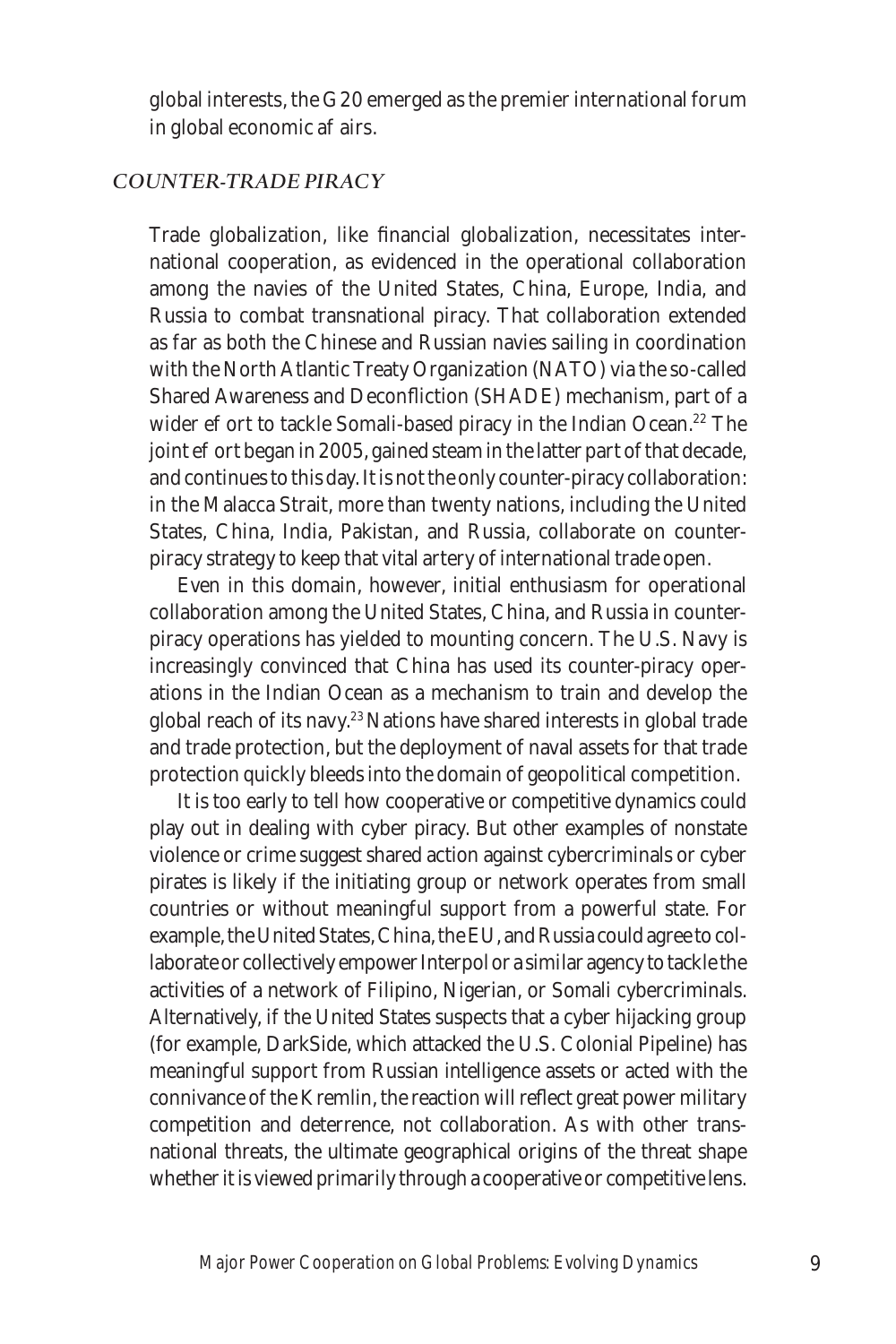And then there is climate change, which brings us from the past to the present.

A short history of the long negotiations over a global climate change agreement can be summarized as one of narrowing the differences between arrangements for the world's developed and developing economies. The first genuinely global climate deal, the Kyoto Protocol, was only concluded when this distinction was agreed on, all but exempting then-poor countries such as Brazil, China, India, and Nigeria from far-reaching restrictions on their carbon emissions. Although it initially signed the agreement, the United States eventually balked at this arrangement and withdrew from the protocol. It was surely a fair arrangement in ethical and historical terms—and possibly the only workable arrangement at the time—but it did leave a giant loophole. The ensuing decades saw massive increases in China's carbon emissions as it grew leaps and bounds, eventually becoming the largest carbon emitter in the world.<sup>24</sup> Subsequent rounds of negotiations maintained the distinction between developed and developing economies but increased the responsibility of developing nations. The Paris Agreement, negotiated over several rounds and concluded in 2015, essentially eliminated the distinction in the case of the major economies. It constituted the first ever global climate arrangement that incorporated every leading carbon emitter—until the United States under Trump initiated withdrawal procedures the following year.

The return of the United States to the Paris Agreement under Biden thus marks the start of the first multiyear period ever when every major economy is participating in a global climate treaty—albeit one that leaves it up to individual nations to set their own energy pathway and has yet to negotiate a credible monitoring and verification agreement. Moreover, if *every* country fully lived up to its current national climate targets as submitted to the United Nations under the Paris Agreement framework, the world would still miss the goal of limiting climate change to less than 2°C. And so far, *no* country has implemented a plan for consumption and industrial production that would meet even those pledges. The gap between diplomatic ambition and industrial reality is yawning.<sup>25</sup>

These arrangements to combat climate change are surprisingly spare for an issue in which every power has a vital set of interests. A closer look across the full set of great and major powers complicates the notion that those interests are, as is often presumed, shared ones.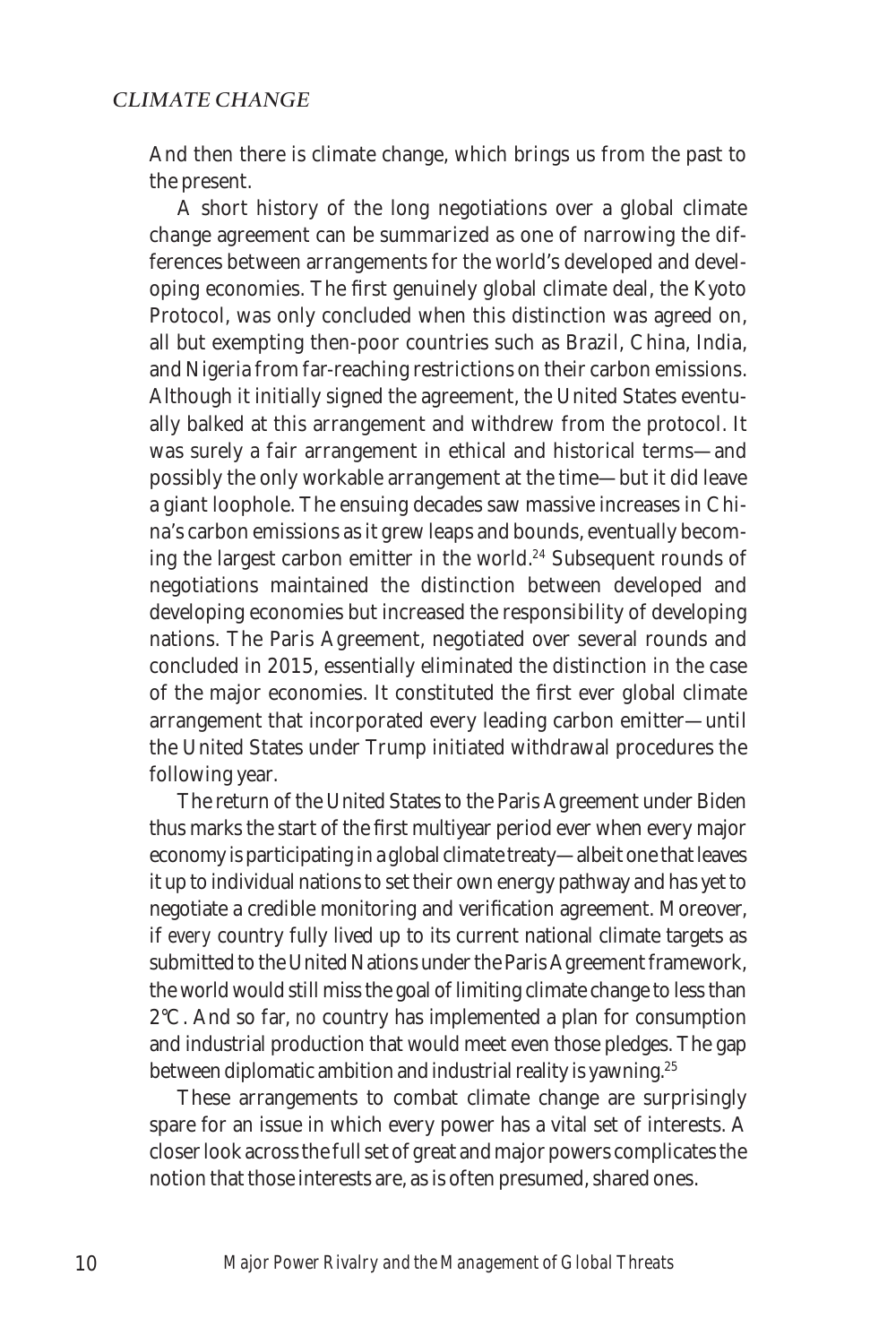Take Russia: if the world were, by some set of rapid technological and industrial advances, able to more fully and more rapidly decarbonize economic production, the resultant drop-o in global sales of oil and gas would devastate the Russian economy and collapse the political economy of Russian President Vladimir Putin's rule. Russia could see some potential gains—easier access to the energy-rich waters of the Barents Sea, northern forestry, and the like. But those benefits are far outpaced by the dire economic consequences of a fallo in global demand for oil and gas. For Putin's government, climate change is not an existential threat—climate change *policy* is. Saudi Arabia is in a similar bind but has begun—haltingly—to explore alternative economic models for its young population.

India accepts the threat from climate change, parts of which directly threaten it as a polity (e.g., air quality and water supply), but it also fundamentally needs to further urbanize and industrialize, tackle the profound poverty that remains in India, and address the nearly four hundred million Indians who have almost no access to modern energy. If India industrializes and urbanizes using the same technologies that the West and China did, the world will blow past 4°C of average global temperature rise. India's dilemma is acute and has global consequence.<sup>26</sup>

As for Europe: in principle, the United States and Europe should be aligned on climate, but they have not been for the past several years, since former President Trump withdrew the United States from the Paris Agreement. Nor have Europeans forgotten that this was not the first time the United States reversed course on climate—it did so during the administration of former U.S. President George W. Bush, who reversed his father's signature on the Kyoto Protocol.

These dievences are further complicated by the more immediate questions of adaptation to climate change. As sea levels rise as a function of both overall warming and Arctic and Antarctic ice melt, the e ects play out dieferently in diefering locales. For example, further warming in the shallow waters of the East and South China Seas will have deleterious consequences for already over-pressured fishing stocks, sending Chinese fishing fleets in search of new grounds as far away as Angola, whereas cooling in the north Atlantic Ocean and the Norwegian Sea will boost already fertile U.S. fishing grounds.<sup>27</sup> As rising global temperature averages put pressure on agricultural production, competition will likely intensify among Western, Chinese, and Indian buyers for agricultural land, especially in Africa. Overall, climate adaptation ostensibly, the ultimate "we're all in this together" issue—looks set to stoke *competition*, not collaboration.<sup>28</sup>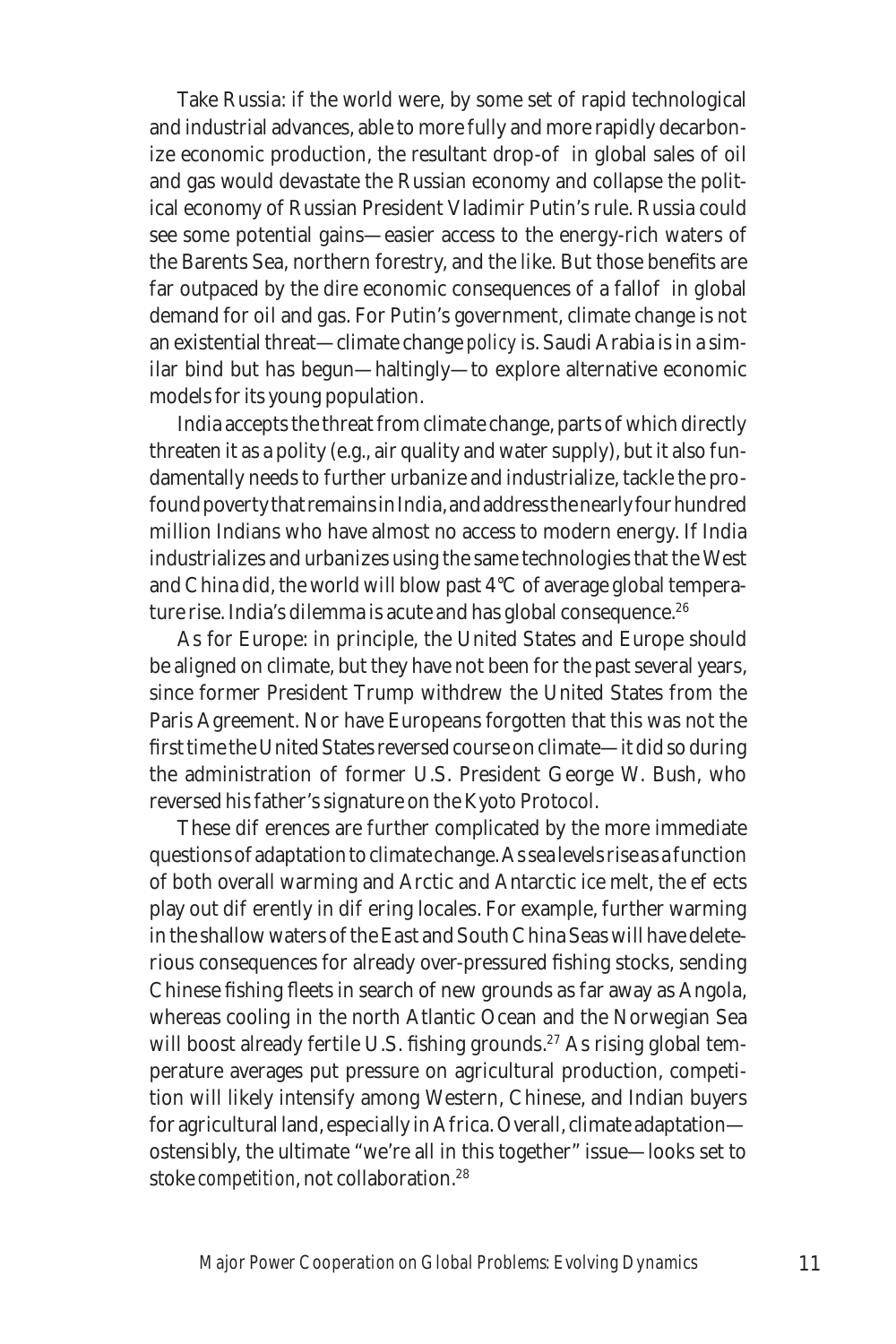None of this voids the point that all countries share overlapping interests in avoiding catastrophic climate change; they do. And they have shown a willingness to negotiate arrangements that, at least in theory (if not yet in practice), will constrain them. But everything short of those outcomes—the pathways for transition, the markets for renewables, and the dynamics of adaptation—is far more challenging. Indeed, the diplomacy of climate change is surprisingly similar to that of nuclear weapons: competition and divergent interests characterize everything up to catastrophic outcomes, which everyone has an interest in avoiding.

#### *LESSONS FROM THE PAST*

The lessons from contemporary history are partial but should nonetheless inform how to simultaneously navigate geopolitical tensions and negotiations on global issues. To an extent, they are a Rorschach test. The example of U.S.-Soviet cooperation on infectious diseases during the Cold War supports two conclusions, each the inverse of the other. Despite deep distrust and fear, two powers locked in existential struggle managed to find a way to collaborate on a global challenge to both their own and all of humanity's benefit. This rendering puts in sharp relief the petty geopolitical way Washington and Beijing initially approached the COVID-19 crisis. But that sustained U.S.-Soviet collaboration on infectious diseases over several decades did almost nothing to lessen tensions between these powers. After all, between their collaboration on polio and their joint e ort on smallpox came the Cuban Missile Crisis—the moment of greatest tension and gravest danger of the entire Cold War. Any supposed ballast in the relationship gained from collaboration on infectious disease was quickly jettisoned.

These experiences also highlight that the more closely tied an issue is to classical territorial dynamics, the more likely it is to be viewed by the powers through the prism of security competition rather than transnational cooperation. What matters is the distinction between the general and the specific. In principle, and at a general level, the powers have shown willingness to agree to common frameworks for tackling issues such as terrorism and nonproliferation; but in practice, in specific instances, more classical win-loss dynamics tend to shape security responses.

The limited history of cooperation on financial crises provides more equivocal lessons. When faced with a crisis that would a ect their domestic economic interests, leaders of the most powerful countries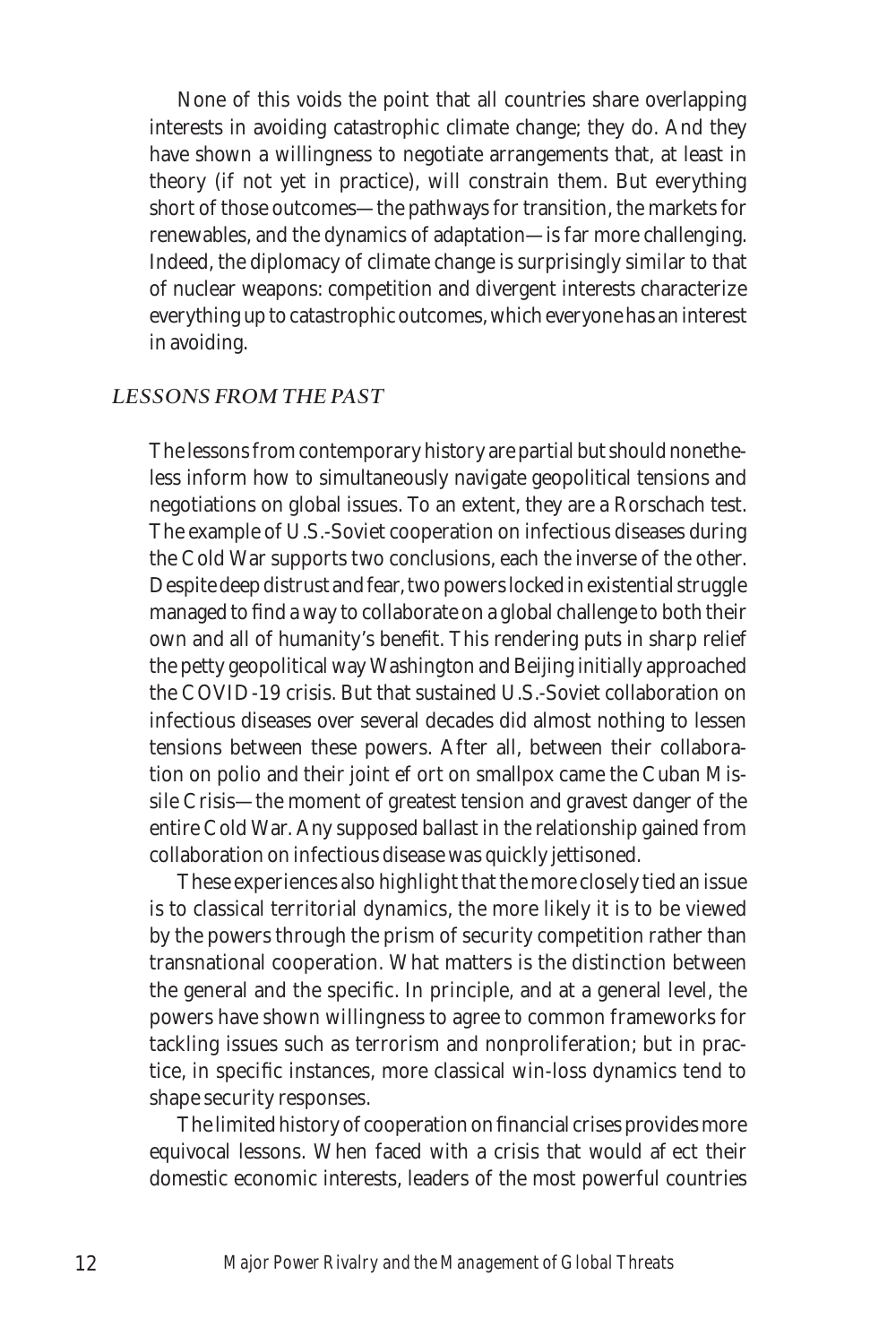of the world were willing to look beyond potential relative gain-loss dynamics and act to limit and reverse the 2008 financial crisis. Two points seem salient: the fast pace of the crisis and the ability to move through opaque central banking mechanisms. Both diminished the prevalence of domestic political opposition to collective action. But importantly, the crisis happened at a moment of relative comity between the United States and China, and while China was profiting from rising within the existing order. Neither the United States nor China can count on this kind of comity in a future crisis. Leaders in the United States and China, to say nothing of Russia, could look more to relative loss dynamics than to collective prevention.

One observation is often neglected in the American debate on these issues: multilateral institutions play a crucial role in the powers' e orts to collaborate on global issues. These institutions—be it the WHO, the IAEA, or the United Nations—provide two germane assets: a global infrastructure and a cutout between the powers, allowing each to work with the other via a middle man (so to speak), which can minimize miscommunication between distrusting actors. The strategic dialogue in the United States rarely focuses on multilateral institutions, and when it does it tends to swing between neglect and contempt. But little from the pattern of top powers' collaboration on global issues suggests that these institutions will be anything less than essential. How e ective they can be should be a matter for sustained policy attention, not episodic commentary.

One more lesson bears highlighting. In the broad history of the post–Cold War, the United States has been a serially unreliable actor in the management of global issues. After repeated U.S. withdrawals from climate agreements, lack of sustained attention to multilateral institutions, and the unfortunate experience of the egregious reversals by President Trump from the Iran deal, the Paris Agreement, and even the WHO—some would add President Biden's precipitous withdrawal from Afghanistan, the original locus of the modern American counterterror campaign, to the list—few countries have grounds to view the United States as a likely leader in the forging of new resolutions to global and transnational challenges. American policymakers could find it di cult to internalize this lesson, but policy analysts should not be surprised if other countries—even close allies—balk at signing on to lasting arrangements to tackle global issues that are proposed by the United States. Washington will have to get more comfortable with working with European (or Canadian or Australian) or multilateral policy leadership.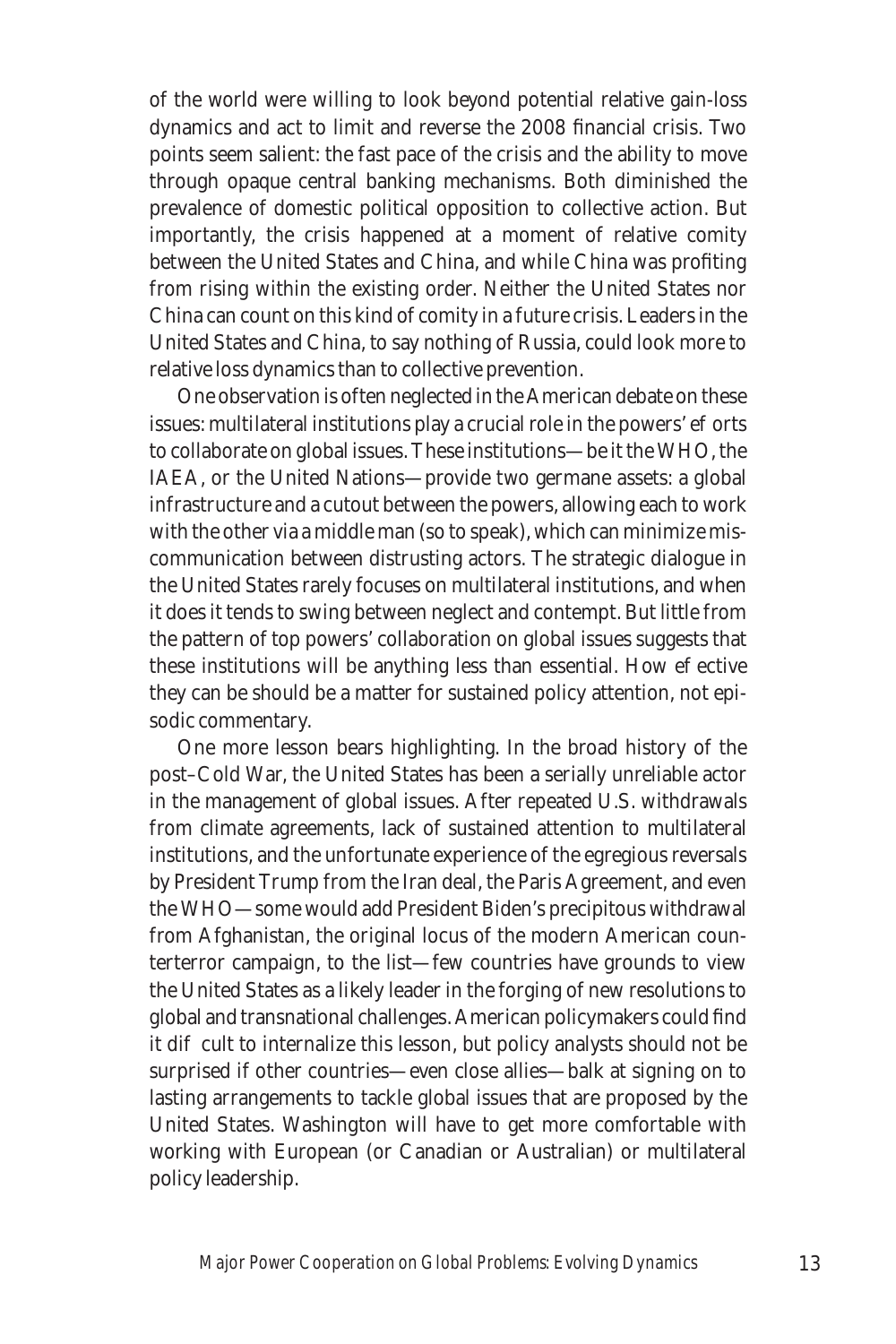### *MANAGING GLOBAL ISSUES UNDER CONDITIONS OF RIVALRY*

As Beijing and Moscow intensify their internal repression, expand their international ambition, and increase the scope of their collaboration, the notion that the United States or other Western countries should set aside their dielerences over core strategy in order to cooperate on global issues is deeply problematic, not to mention politically infeasible. It *could* be sustained as an ethical position if there was strong evidence to support the notion that collaboration on shared problems alleviated wider tension, and if there were no alternatives but a diplomacy of cooperation to address global issues; but neither condition holds. Even an e ort to use collaboration on global issues to provide ballast in otherwise contentious relations, while potentially more sustainable, finds little ammunition in the history and evolution of great power management of global issues. But there is enough in that history to suggest that even during periods of intense rivalry, some pattern of collaboration in combating global issues is sustainable. The question is how to structure those arrangements and the negotiations to achieve them.

#### *"PARALLEL PROCESSING": THE SILOES APPROACH*

Climate, diseases, and financial crises are serious issues that demand solutions, but the great power tensions will likely remain in a state of rivalry and competition. A possible path is to approach the issues in siloes. Consider former Israeli Prime Minister Yitzhak Rabin's strategy for the Middle East peace process: when faced with upticks in Palestinian terrorist activity, Rabin famously said that Israel would "fight the terror as if there is no peace process, and negotiate as if there is no terror." Just so, the United States and China (and others) could advance issues such as pandemic disease collaboration, climate policy, and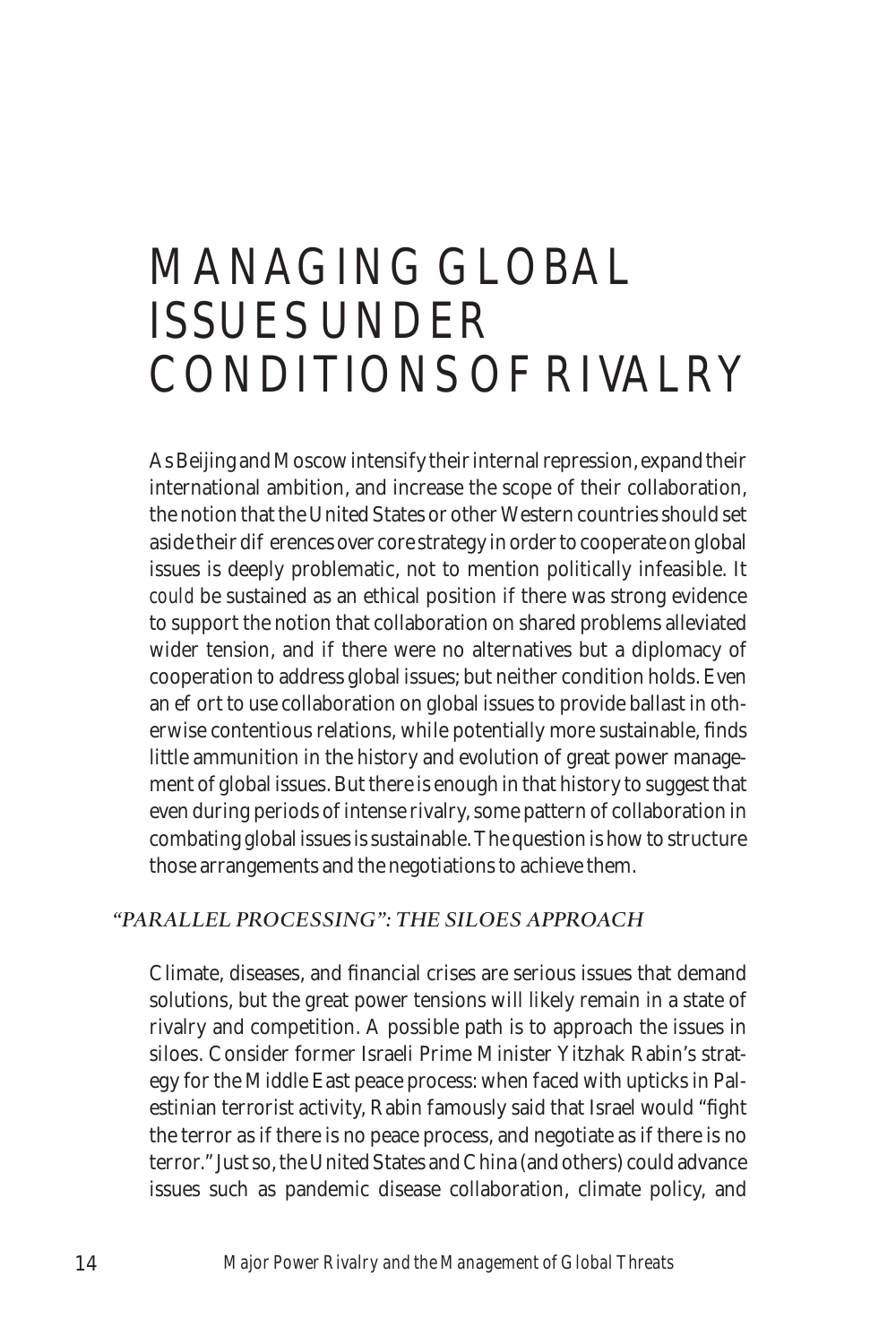monitoring and responding to financial crises as if there were no tensions in the Western Pacific (and over technology, governance, and economic terms), while at the same time compete in the Western Pacific (and elsewhere) as if there were no global issues.

This strategy could be a viable model. It holds if U.S.-China and U.S.-Russia relations remain in the domain of rivalry and competition; it becomes significantly harder if they tip into outright enmity. It is not impossible even then, of course—as illustrated by the example of U.S.-Soviet collaboration on smallpox at the height of the Cold War. But the obstacles to initiation will be higher, the risks of reversals will be greater, and the temptation to use progress on global issues as bargaining chips in other parts of the relationship will be high.

Of course, this kind of siloes approach—as Rabin learned the hard way—risks being overwhelmed by domestic politics and downturns in the relationship. If the United States were to boycott the 2022 Beijing Winter Olympics, for example, China could, as a result, refuse to participate in a U.S.-hosted summit on climate change.

Consider the early e orts of the Biden Administration to collaborate with China on climate change, e orts that were impeded by domestic politics. When Presidential Envoy John Kerry first visited China to discuss climate change, he quickly reached a joint statement with his Chinese counterpart.29 Among the points of emphasis was a "commitment to cooperating." In subsequent interviews Kerry argued that the United States needed to have China as "a partner" on climate change.<sup>30</sup> He noted widespread human rights concerns and geopolitical di erences with China but said, in e ect, that the United States should not let those issues impede a U.S.-China partnership on climate change. In other words, he argued for a siloing of the issues. But he was quickly pilloried; the *Wall*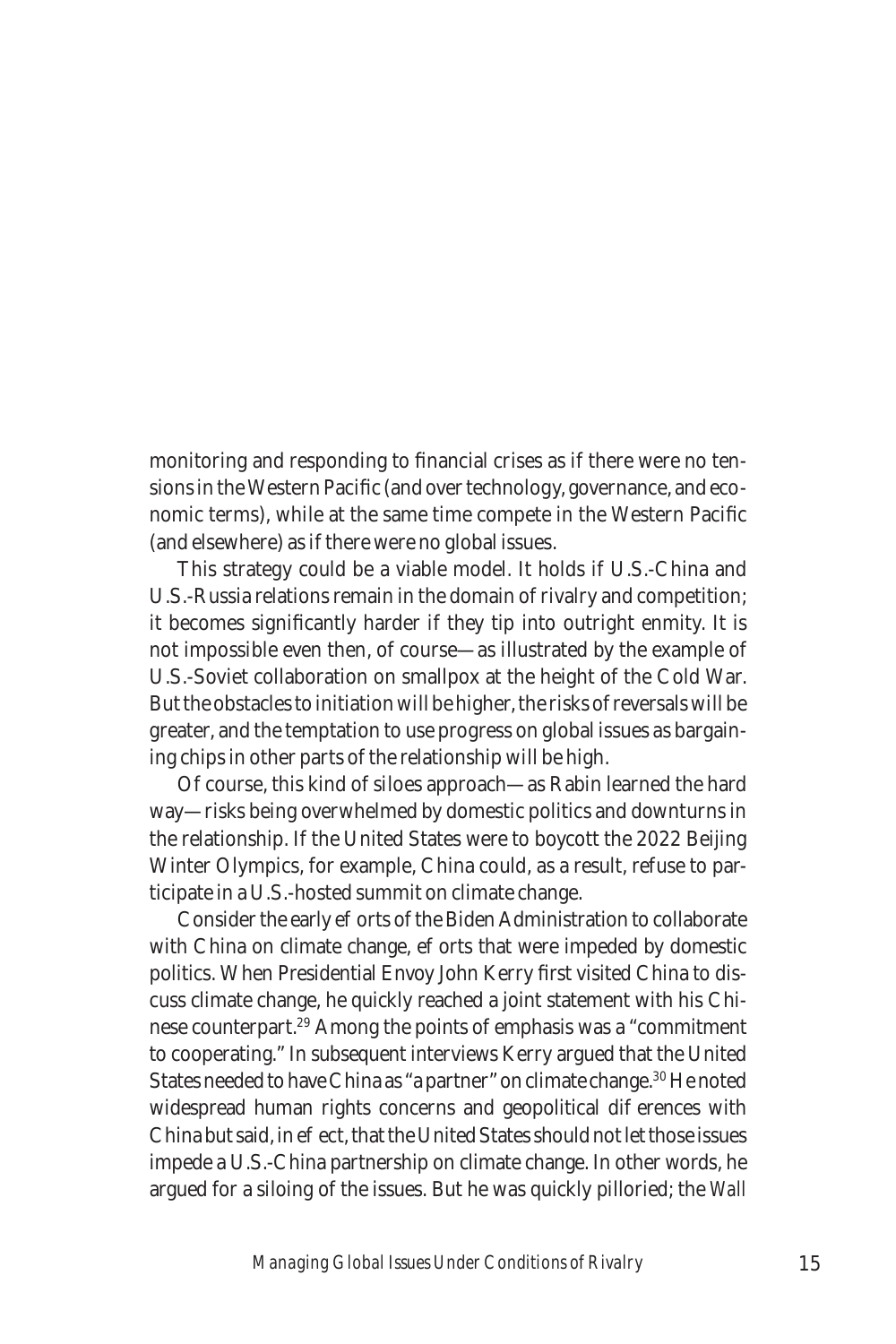*Street Journal* complained that he had "kowtowed" to China, and conservatives argued that he was turning a blind eye to genocidal actions by China and naively believing its promises of cooperation.<sup>31</sup> Republicans in the Senate pounced when Chinese Foreign Minister Wang Yi, commenting on Chinese President Xi Jinping's participation in Biden's inaugural climate summit, said that further collaboration was possible if "the United States no longer interferes in China's internal a airs."<sup>32</sup> The reactions illustrated how challenging it will be for Kerry and Biden to sustain a politics of partnership or cooperation with China on climate: they face opposition within the Senate, in much of the press, among conservatives, and even in their own administration.

What is more, although the approach could work in U.S.-China terms, it does not adequately account for the plurilateral dynamics that need to accompany serious action on global issues. The other major and middle powers required for the response are highly unlikely to accede to agreements negotiated bilaterally; they will insist on a major role in setting the rules of the game and shaping policy. Unlike with smaller countries in multilateral settings, Washington and Beijing cannot ignore those demands; both capitals will have to consider the views of Brussels, New Delhi, Tokyo, and others. Relations among this wider set of actors are now overall characterized by distrust: no serious policymaker in Europe or Japan gives credence to China's claim to the mantle of leadership in multilateral a airs, but few of them have su cient trust in the United States either. Tough plurilateral negotiations, not siloed U.S.-China agreements, are the likely path ahead.

#### *"LEVERAGE COOPERATION": THE COMPETITIVE APPROACH*

Given this, some have argued for tackling global and transnational issues through a competitive approach. That is, the major economies of the West could work collectively to pressure China on climate change, infectious disease, and other issues.

Scholars Andrew Erickson and Gabriel Collins recently laid out the case that pressure to compete, rather than diplomatic negotiations, is more likely to spur climate innovation in China.<sup>33</sup> They similarly argue for combined pressure on China from groups of democratic states (in their argument, the Organization for Economic Cooperation and Development). Erickson and Collins specifically propose domestic climate taxes, which could prove unfeasible in the United States (the head of Biden's Council of Economic Advisors recently described climate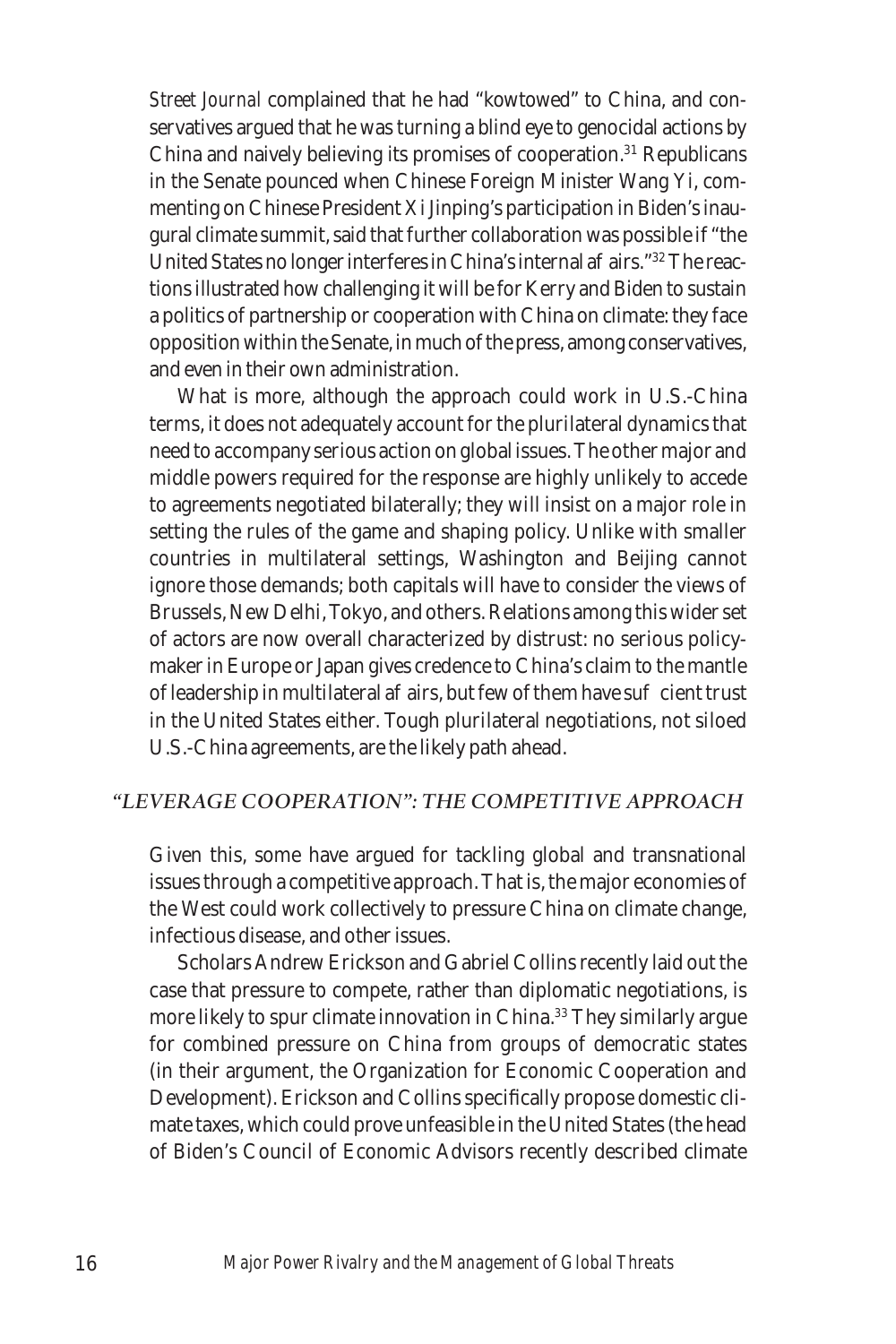taxes as a political nonstarter in the United States). Still, the general argument could have merit, creating both costs to China for noncompliance and competitive reasons for a "race to the top" dynamic. For example, the United States could lay out a strategy for deep cooperation with Europe on carbon capture technology, with Korea on batteries, with India on solar, and so on. Cooperation would require strong transparency rules and agreements on reporting. This would have the double benefit of showcasing how democracies can address climate change in practice and creating diplomatic pressure on China to adopt similar measures of transparency.<sup>34</sup>

These approaches neglect one serious obstacle: they depend on the United States being a reliable actor on global public goods. Yet after Trump's deadly foolishness on COVID-19 and his withdrawal from the JCPOA, the United States' repeated reversals on climate, and its crossparty, cross-decade skepticism about multilateralism writ large, there is serious doubt as to whether other states su ciently trust the United States on these issues to tie their policy to Washington's strategy. Many European elites, at least, could seek more structured arrangements than are likely to emerge from e orts to organize around pressuring China—to say nothing of the developing world, where deep anger about the West's response to COVID-19 is fueling anti-Western sentiment that would limit the breadth of coalitions that the United States could mobilize in a "compete with China" approach.

#### *"DISTRUST AND VERIFY": AN ARMS CONTROL APPROACH*

Finally, a case could be made for rejecting cooperative models altogether. Cooperation, at least in the narrow sense of the term, is unlikely to withstand the deeper political dynamics of tensions among the great powers or to generate ballast in those relations. Competitive approaches could work if the United States is a consistent actor. But an alternative could prove resilient to domestic politics and great power rivalry, drawing (loosely) from the concepts that underpinned arms control diplomacy—approaches that take distrust, cheating, domestic constraint, and the possibility of reversals as their starting point. An arms control approach eschews the hope that cooperation on global issues will serve as ballast in the relationship, recognizing the limits of that approach and the risk that it is as likely to lead to disappointment as to the leavening of tensions.

The basic contours of such an approach on climate would be to recognize that the United States, China, Japan, and Europe all need to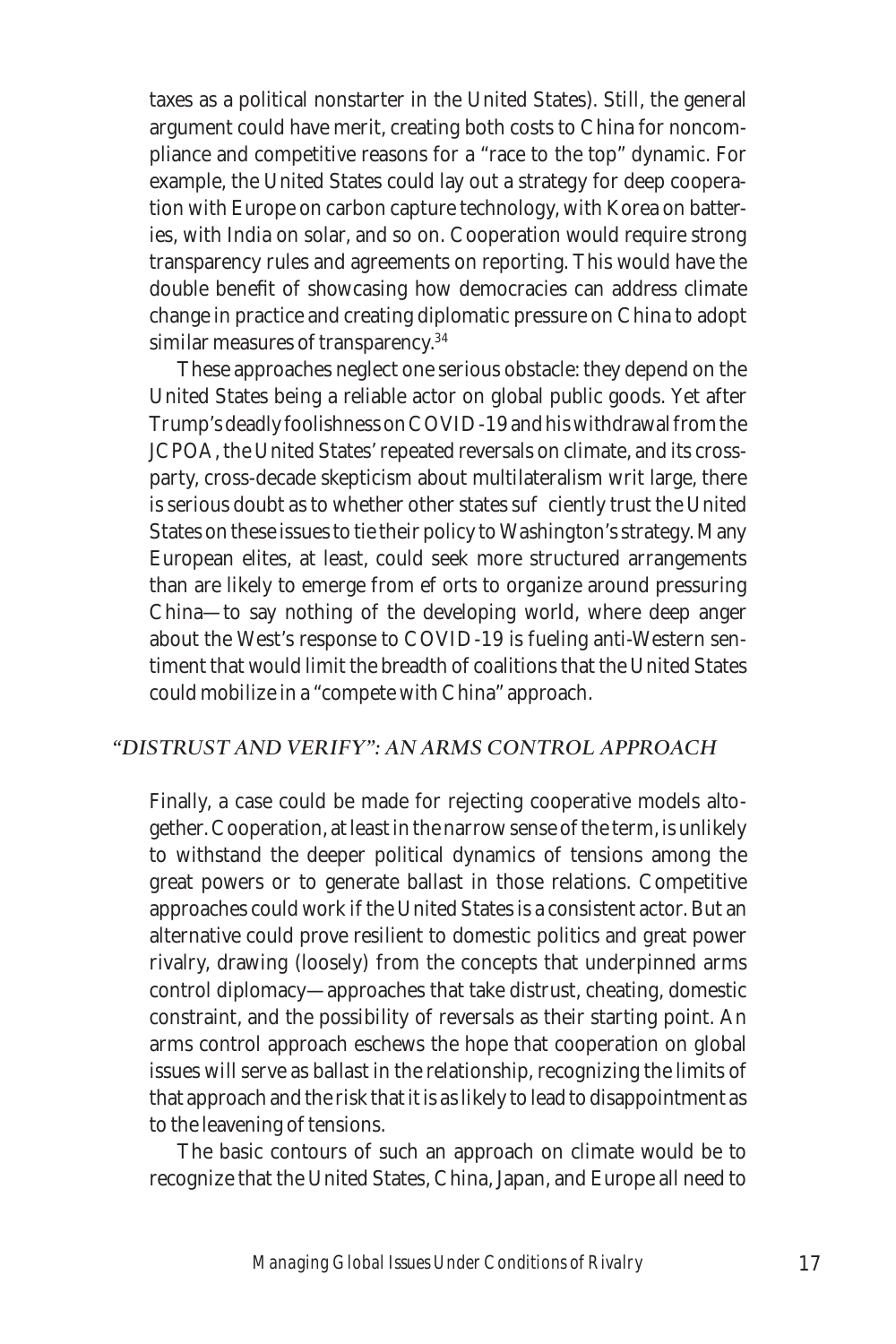decarbonize, that they have powerful incentives to cheat or avoid doing so, and that cheating or avoidance by any of those actors will likely create political incentives for the others to do the same. Thus, monitoring and verification of implementation of commitments become critical. Credible reporting on implementation could reinforce confidence in other parties that their counterparts continue to move down a decarbonization pathway, diminish incentives for cheating, and deter cheating by documenting and disseminating any instances.

Similarly, on infectious disease, an approach premised not on the psychology of cooperation but on the premise of disaster avoidance —surely not a hard approach to envisage amidst the ravages of COVID-19—would require an emphasis on surveillance and early detection. In the best-case scenario, all states, including the United States and China, would allow for unfettered monitoring by the WHO. Less ideal but still pragmatic would be the approach suggested by Tom Wright and Colin Kahl in their forthcoming book on the geopolitics of COVID-19.35 They argue for what they call a Global Arrangement for Pandemic Preparedness, a fallback approach wherein monitoring and reporting arrangements are global (through the WHO), but wherein a large coalition of states could fall back to sub-global closures and border controls vis-à-vis any state that was not reporting fully or that aroused suspicions of a lack of transparency around outbreaks.

This is far from an ironclad approach—but there are no ironclad approaches, only diplomatic agreements that will be implemented to a lesser or greater degree depending on a combination of domestic politics and diplomatic pressure.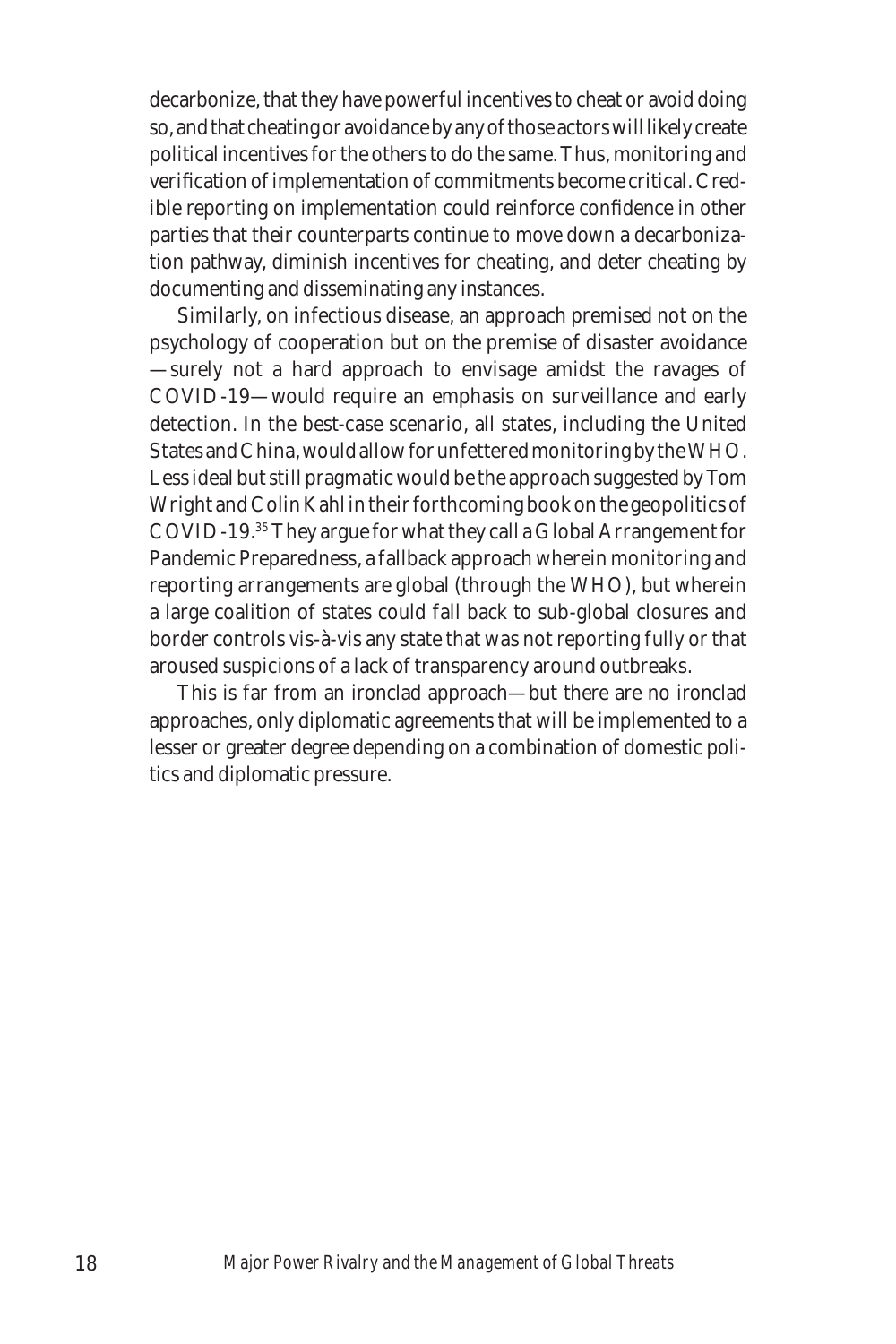# *RECOMMENDATIONS*

General principles can guide the United States and other Western countries in negotiations with China or Russia. While specific policy recommendations will have to consider the issue, the timing, and the negotiating counterpart, the United States should follow a broad strategy of "democratic multilateralism." Such an approach would include the following:

- The United States should start with a detailed assessment of where U.S. interests *diverge* from those of the other powers. Broadly shared disasterreduction end goals (avoid greater than 2°C rise, avoid financial crisis, or avoid infectious disease outbreak) are all well and good, but they oer little with which to orient negotiating strategies.
- The United States should eschew the temptation to approach negotiations as if they were trust-building exercises, or trust-requiring ones. Doing so risks setting the table for failure, not necessarily in terms of reaching a negotiated outcome but in terms of actual policy implementation. Almost nothing in the domestic politics of Washington, Beijing, or Moscow supports the notion that such an approach can be sustained. Rather, those issues should be approached as ones requiring leverage. The United States cannot enter a negotiation over energy transitions with Russia, financial transparency with China, or nuclear proliferation with India without developing a position of strength. Yes, those other countries have an incentive to negotiate, just as the Soviets did during arms control. But the pathway from a general will to negotiate to specific outcomes needs to be shaped through leverage and pressure.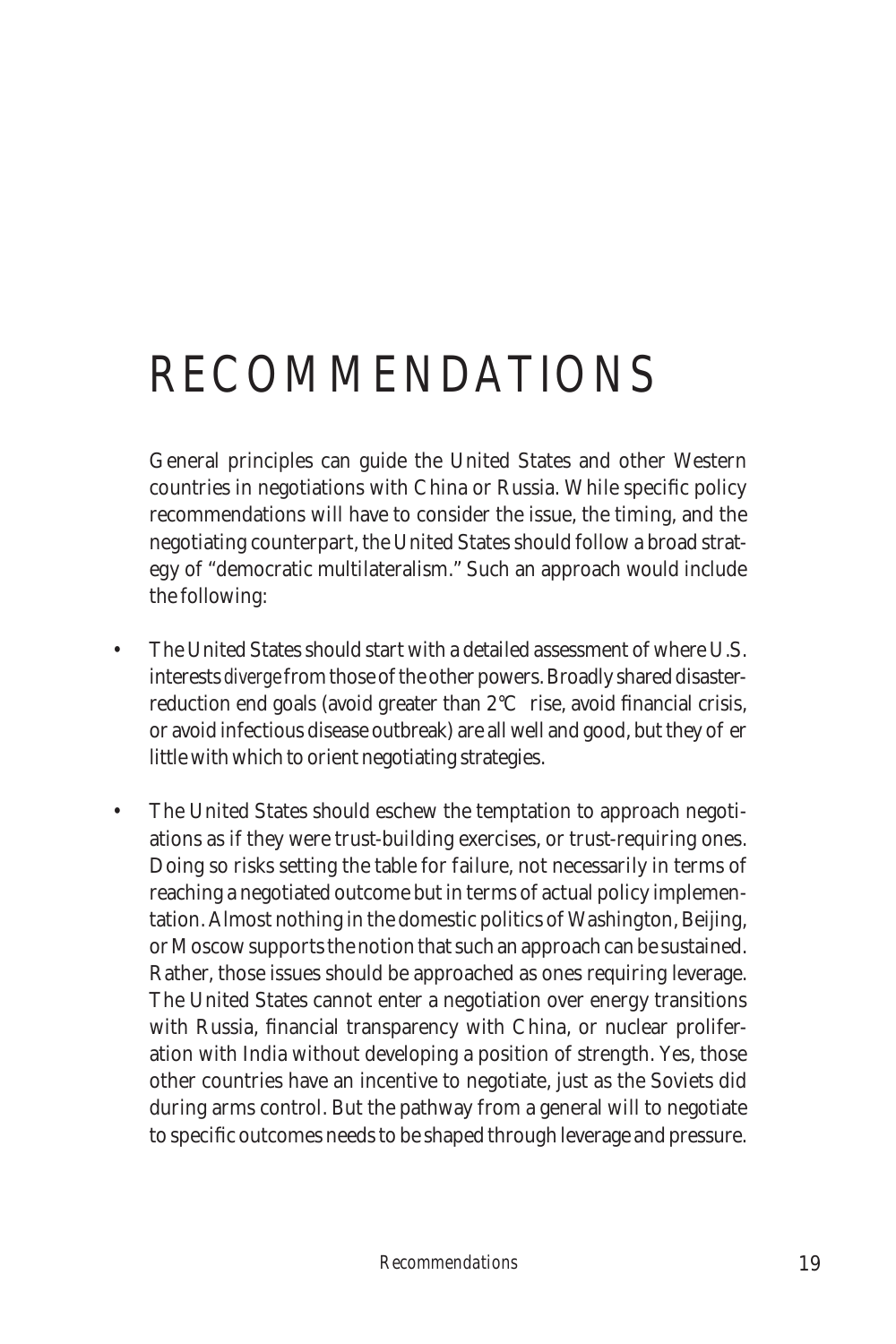- The West, in most scenarios, should seek to act in a unified manner in negotiations with China and Russia. That will not be easy. U.S. and European interests and politics on global and transnational issues vary a good deal. But the odds of achieving meaningful outcomes will be greater if the West sets the stage by agreeing on core principles or basic parameters in negotiations with non-Western powers—in both direct negotiations with the authoritarian powers and negotiations within multilateral institutions.
- Even better will be if the United States, principal European nations, and major non-Western but non-authoritarian states can reach common agreements—i.e., if India, Indonesia, Nigeria, and other major emerging markets can be part of a common negotiating position. That approach could require important concessions from the United States, especially on independent verification and on financing, as well as some horse trading within multilateral negotiations.
- The United States should therefore work to develop a more mature posture on multilateral arrangements as a necessary feature of managing global issues. The current posture swings between relative neglect (under Democratic presidents) and passive hostility (under Republicans). But multilateral institutions play important roles in agenda setting, in creating forums for great power negotiations, and sometimes in policy implementation. The United States should also draw on increased bipartisan concern about advances in Chinese penetration of those same institutions. It should do so in close consultation with the subset of major and middle powers that routinely provide major, sustained funding to those institutions and wield substantial influence there—principally the United Kingdom, but also Canada, Japan, the Netherlands, and the Scandinavian countries.

These strategies of democratic multilateralism depict a pathway that captures the advantages of Western unity, does not go so far as risking a full break of order by adopting a club of democracies per se, and keeps dialogue open to non-Western, nondemocratic but constructive actors—whose participation is necessary in the implementation of many global issue responses.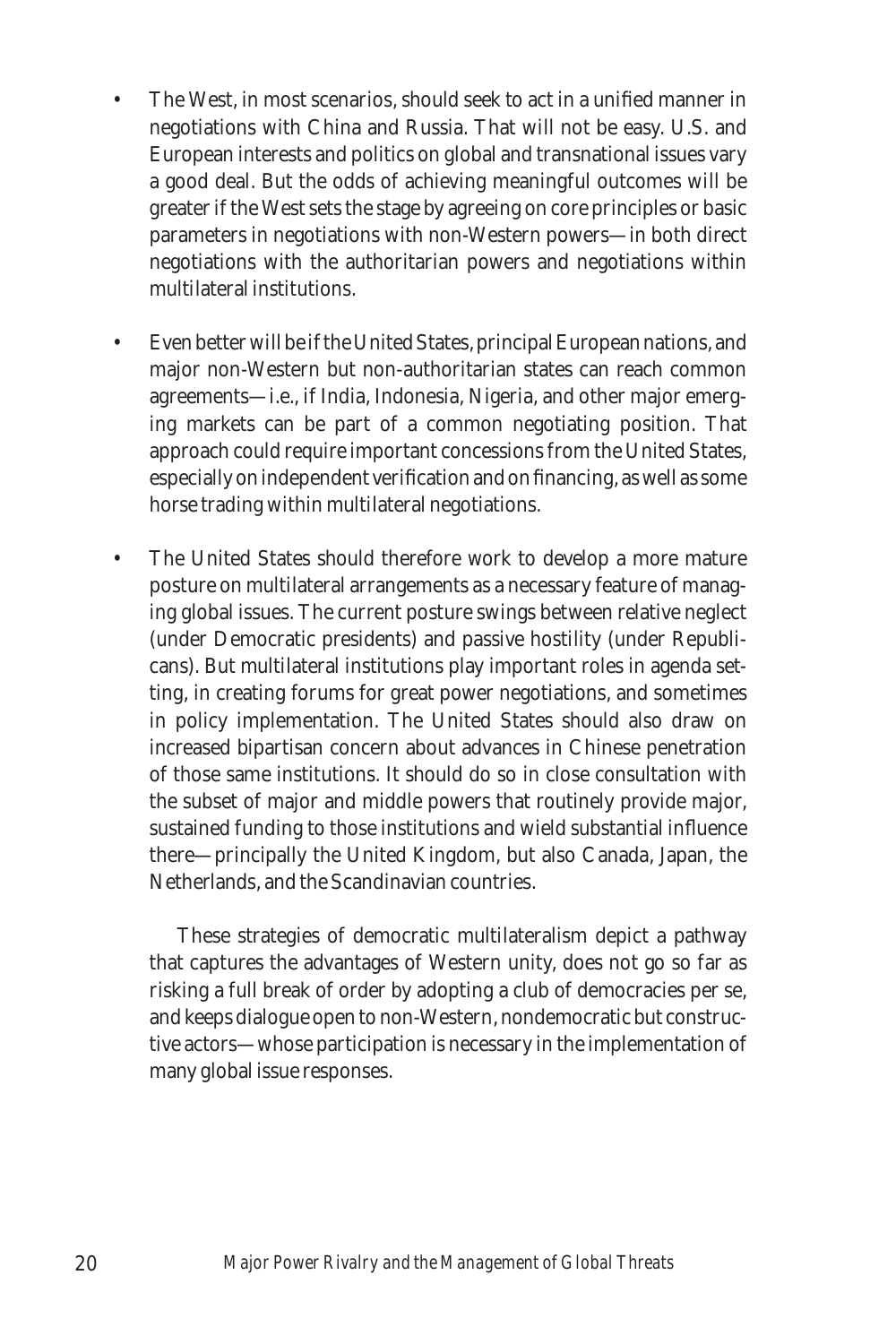# *CONCLUSION*

Rather than looking at global and transnational issues through the lens of cooperation, the United States and the rest of the West should look at them as variants of arms control processes. During the Cold War, the United States sought to avoid the catastrophe of nuclear war, and for that purpose partook in tough negotiations with the Soviets on nuclear weapons reduction, the establishment of hotlines and other instruments of de-escalation, and crisis avoidance. No one thought the United States needed to trust the Soviets to work with them, or that the arms control negotiations would significantly leaven the other tensions in the relationship. Rather, Washington used the classical tools of diplomacy: leverage, reciprocity, third-party communication, and verification.

To invoke those methods and that moment is not to assert a precise parallel. Climate change is not a weapon to be pointed at the Chinese, or for them to point at the United States. Infectious diseases of course can be used as weapons, but non-weapon variants are the more pressing concern.36 And while a financial crisis could be induced for the purpose of weakening another great power, it could only be done at huge self-inflicted cost. Truly global issues are not weapons aimed by one great power at another. Yet the patterns of diplomacy that helped avoid nuclear catastrophe could provide pathways for the negotiation and management of these semi-shared problems.

U.S. policymakers will also need to be clear-eyed about the fact that in many quarters (including friendly ones) Washington is not viewed as a trusted actor on global and transnational issues. The United States' size and power deem it a necessary actor on any global and most transnational issues; but it is no longer a su cient actor, nor necessarily a trusted one. Working closely with European and Asian allies that have a longer history of commitments to multilateral order can diminish this challenge.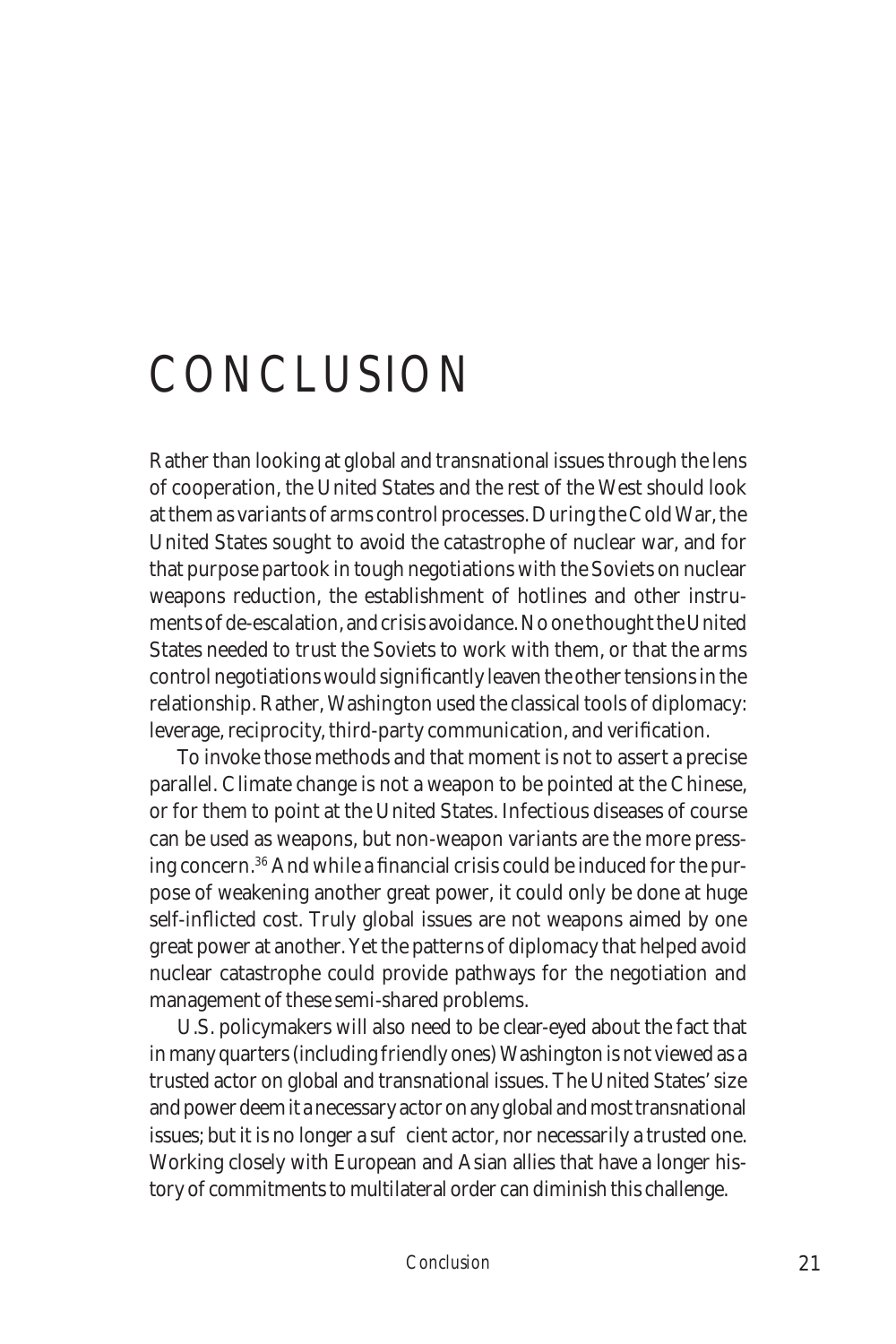### *ENDNOTES*

- 1. Letter to U.S. President Biden and Members of the U.S. Congress, dated July 7, 2021, http://foe.org/wp-content/uploads/2021/07/Cooperation-Not-Cold-War-To-Confront -the-Climate-Crisis-129.pdf.
- 2. John J. Mearsheimer, *The Tragedy of Great Power Politics* (New York: Norton, 2001).
- 3. Adam Twardowski provided research and drafting assistance with the section on infectious disease.
- 4. William Swanson, "Birth of a Cold War Vaccine," *Scientific American* 306, no. 4 (April 2012): 66–69.
- 5. Peter J. Hotez, "Russian–United States Vaccine Science Diplomacy: Preserving the Legacy," *PLoS Neglected Tropical Diseases* 11, no. 5 (May 25, 2017), https://doi.org /10.1371/journal.pntd.0005320.
- 6. Ibid.
- 7. Ibid.
- 8. Edward A. Raymond, "US-USSR Cooperation in Medicine and Health," *Russian Review* 32, no. 3 (July 1973): 229–40, https://www.jstor.org/stable/128245.
- 9. Ibid.
- 10. Donald A. Henderson, "The Eradication of Smallpox—An Overview of the Past, Present, and Future," *Vaccine* 29, no. 4 (2011): D7–D9, http://doi.org/10.1016/j .vaccine.2011.06.080.
- 11. Cheng Li and James Haynes, "The United States Cooperated With the Soviets on Smallpox—It Should Do the Same With China on COVID-19 Vaccine Distribution," *Order From Chaos* (blog), Brookings Institution, August 27, 2020, https://www .brookings.edu/blog/order-from-chaos/2020/08/27/the-us-cooperated-with-the-soviets -on-smallpox-it-should-do-the-same-with-china-on-covid-19-vaccine-distribution.
- 12. Erez Manela, "Smallpox Eradication and the Rise of Global Governance," in *The Shock of the Global: The 1970s in Perspective*, eds. Niall Ferguson et al. (Cambridge, MA: Harvard University Press, 2010).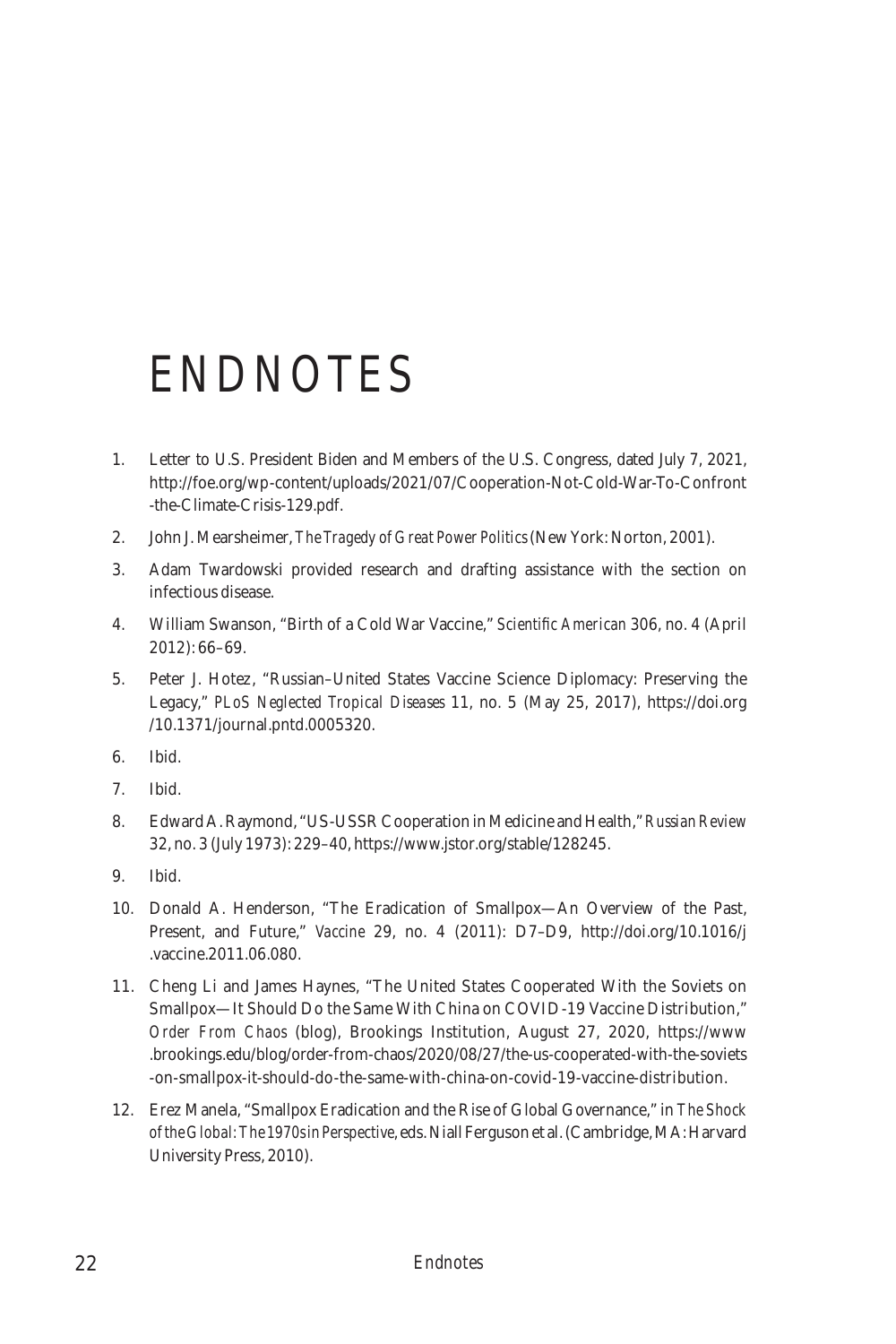- 13. The UN General Assembly is not otherwise known for looking favorably at the deployment of U.S. troops abroad.
- 14. Author's personal notes, O ce of the UN Secretary-General (New York), Summer 2004.
- 15. U.S. Senate Hearing, "International Smuggling Networks: Weapons of Mass Destruction Counterproliferation Initiatives," June 23, 2004, https://www.govinfo.gov/content/pkg /CHRG-108shrg95191/html/CHRG-108shrg95191.htm.
- 16. There was meaningful financial cooperation among Washington, London, and several European capitals in the 1873 financial crisis—but, notably, that cooperation did not extend to Berlin.
- 17. Daniel W. Drezner, *The System Worked: How the World Stopped Another Great Depression* (Oxford: Oxford University Press, 2014).
- 18. Adam Tooze, *Crashed: How a Decade of Financial Crises Changed the World* (New York: Viking, 2018).
- 19. Drezner, *The System Worked.*
- 20. Colin Bradford and Wonhyuk Lim, "Introduction", in Bradford and Lim (eds.) *Global*  Leadership in Transition: Making the G20 More E ective and Responsive (Washington, DC: Brookings Institution Press, 2011).
- 21. Robert Peston, "Russia 'Planned Wall Street Bear Raid,'" BBC, March 17, 2014, http:// bbc.com/news/business-26609548.
- 22. Under the SHADE mechanism, NATO provided information and operational coordination for NATO, EU, and other navies sailing in the western reaches of the Indian Ocean in a largely successful e ort to curtail Somali-based piracy.
- 23. This echoes, to some extent, the traditions and history of the U.S. Navy itself, which was formed in response to attacks on American shipping from Barbary pirates operating out of North Africa. Author's personal notes from "Going Global? The People's Navy in a Time of Strategic Transformation," China Maritime Studies Institute Conference, U.S. Naval War College (May 2019).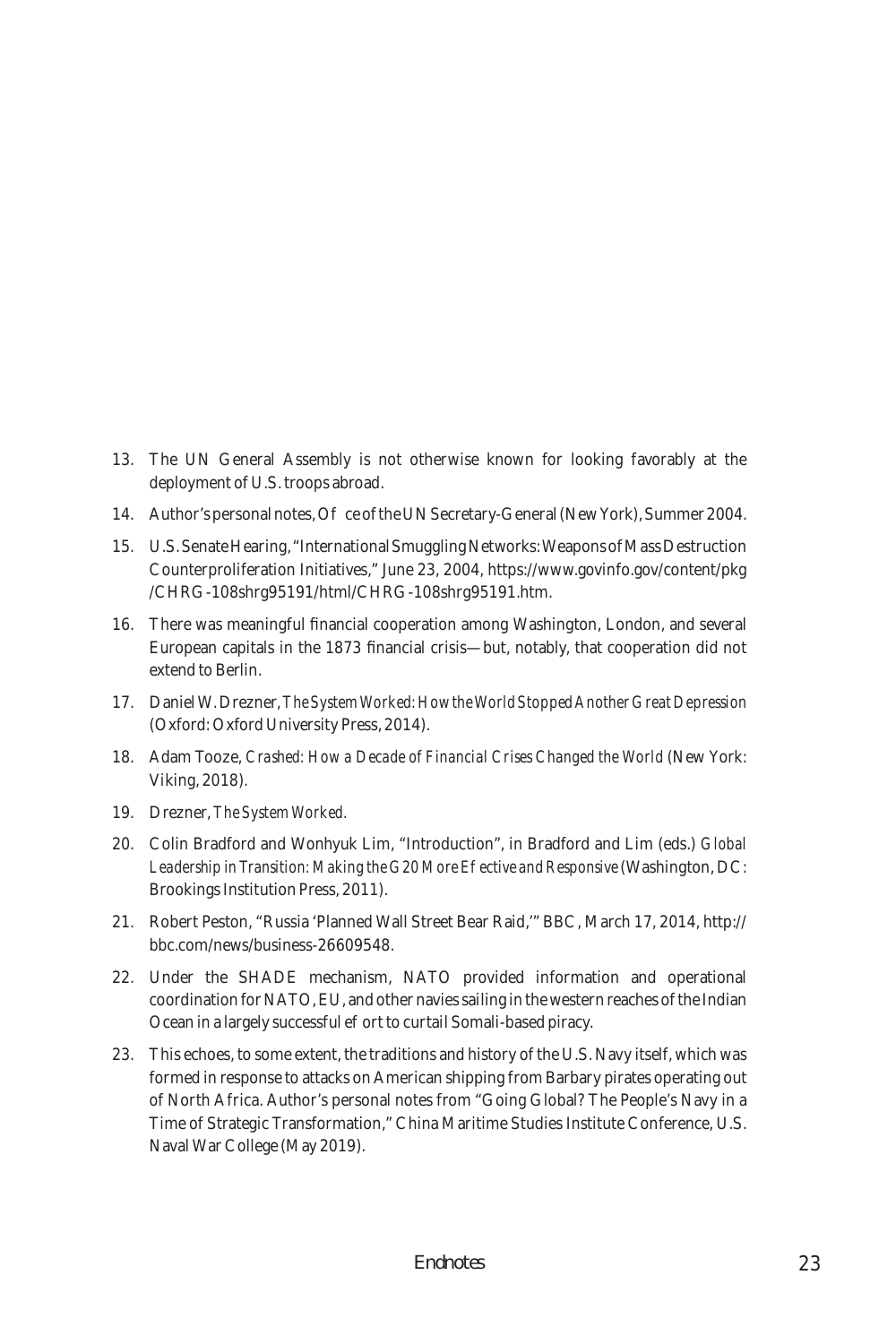- 24. Union of Concerned Scientists, "Each Country's Share of CO2 Emissions," July 26, 2021, https://www.ucsusa.org/resources/each-countrys-share-co2-emissions.
- 25. See David G. Victor and Bruce Jones, "Undiplomatic Action: A Practical Guide to the New Politics and Geopolitics of Climate Change," Brookings Institution, February 2018, http:// brookings.edu/research/undiplomatic-action-a-practical-guide-to-the-new-politics-and -geopolitics-of-climate-change.
- 26. Bruce Jones and Samir Saran, "An 'India Exception' and India-U.S. Partnership on Climate Change," *Planet Policy* (blog), Brookings Institution, January 12, 2015, http://brookings .edu/blog/planetpolicy/2015/01/12/an-india-exception-and-india-u-s-partnership -on-climate-change.
- 27. "Special Report on the Ocean and Cryosphere in a Changing Climate," Intergovernmental Panel on Climate Change, 2019, http://ipcc.ch/srocc.
- 28. See Daniel Yergin, *The New Map: Energy, Climate, and the Clash of Nations* (New York: Penguin Random House, 2020).
- 29. "U.S.-China Joint Statement Addressing the Climate Crisis," U.S. Department of State, April 17, 2021, http://state.gov/u-s-china-joint-statement-addressing-the-climate-crisis.
- 30. Ravi Agrawal and John Kerry, "'We Can Turn It Around,'" *Foreign Policy*, April 26, 2021, http://foreignpolicy.com/2021/04/26/john-kerry-climate-envoy-interview-china -green-marketplace.
- 31. Isaac Schorr, "Genocide Aside…" *National Review*,April 27, 2021, http://nationalreview .com/corner/genocide-aside.
- 32. "Wang Yi Holds Virtual Dialogue With the U.S. Council on Foreign Relations," Ministry of Foreign A airs of the People's Republic of China, April 24, 2021, https://www.fmprc .gov.cn/mfa\_eng/zxxx\_662805/t1871430.shtml.
- 33. Andrew S. Erickson and Gabriel Collins, "Competition With China Can Save the Planet: Pressure, Not Partnership, Will Spur Progress on Climate Change," *Foreign A airs* 100, no. 3 (May/June 2021): 136–49.
- 34. See Charles Sabel and David G. Victor, "How to Fix the Climate," *Boston Review*, January 25, 2021, http://bostonreview.net/forum/how-fix-climate/charles-sabel-david-g -victor-politics-plastic.
- 35. Thomas Wright and Colin Kahl, *Aftershocks: Pandemic Politics and the End of the Old International Order* (New York: St. Martin's Press, 2021).
- 36. The world is still living through the worst pandemic in a century and only the most conspiratorially minded politicians even hint that COVID-19 was deliberately leaked.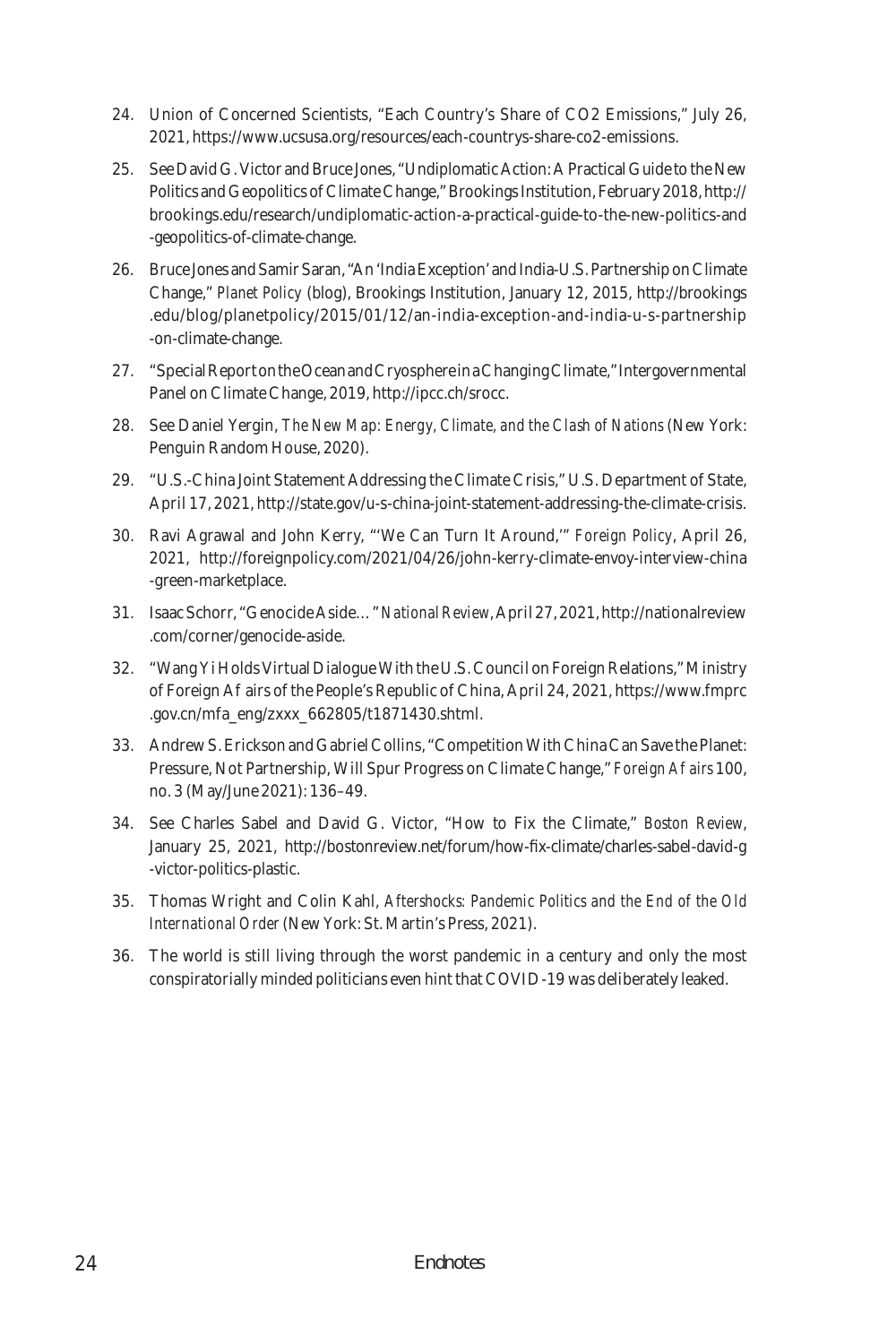# *ACKNOWLEDGMENTS*

The author would like to thank the following for constructive conversations and advice based on reading earlier drafts of this paper: Thomas Wright, David Victor, Ryan Hass, and Cheng Li. The author would also like to thank Adam Twardowski for his research assistance, particularly in the section on the history of U.S.-Soviet joint e orts to combat infectious disease. An additional thanks to Paul Stares for his editorial support throughout the drafting process.